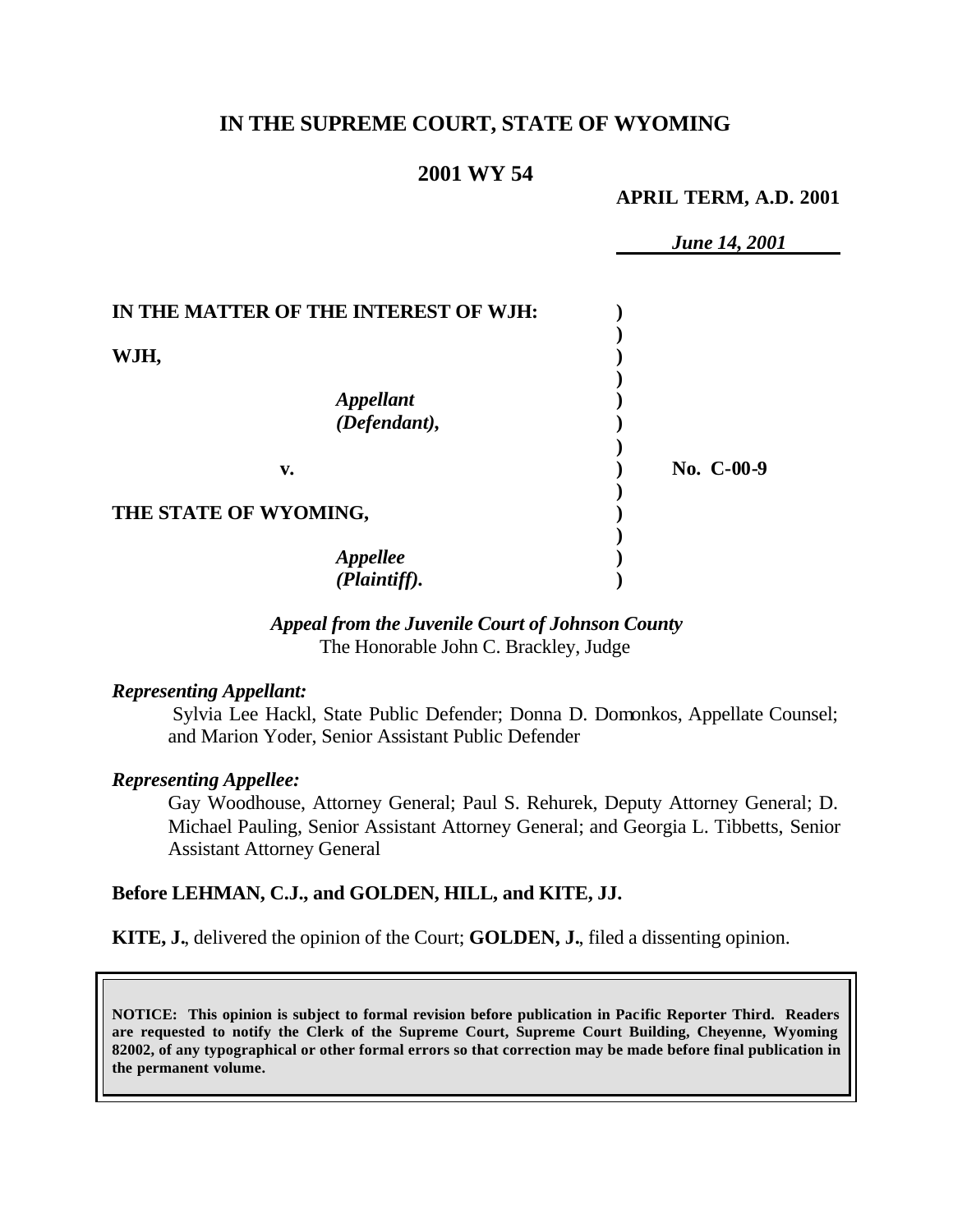KITE, Justice.

[¶1] Appellant WJH admitted several allegations of juvenile delinquent behavior. The juvenile court ordered an indefinite term of probation with specific terms and conditions to be met including 360 hours of community service in lieu of financial restitution. WJH appealed contending the juvenile court did not have statutory authority to order an indefinite term of probation, the damages assessed were excessive and not supported by the evidence, and the community service was unreasonable, constituted indentured servitude, and violated the child labor laws. We affirm the Order Adjudicating Child Delinquent and Requiring Predispositional Study and reverse the Dispositional Order. We remand with direction to the juvenile court to (1) assign a sanction level as set out in Wyo. Stat. Ann. §§ 14-6-248 through 14-6-252 (LEXIS 1999) or (2) enter written reasons in the record to explain both its decision to deviate from the guidelines, through its omission of assignment of a sanction level as set out in §§ 14-6-248 through 14-6-252, and its imposition of sanctions different from any provided at any sanction level and (3) conduct such further proceedings as are appropriate and consistent with this decision.

#### **ISSUES**

[¶2] WJH framed the issues on appeal as follows:

### ISSUE I

Were the adjudication and disposition orders legally correct?

### ISSUE II

Were the terms of disposition reasonable under the circumstances?

ISSUE III

Does the record support the extent of sanctions imposed?

Appellee State of Wyoming posited a single issue:

Did the juvenile court abuse its discretion in imposing the sanctions it did for Appellant's delinquent acts?

## **FACTS**

[¶3] A delinquency petition was filed in Juvenile Court for the Fourth Judicial District, which alleged WJH, a minor, engaged in four delinquent acts generally described as follows: (1) In September of 1999, WJH and another boy, in violation of Wyo. Stat. Ann. § 6-3-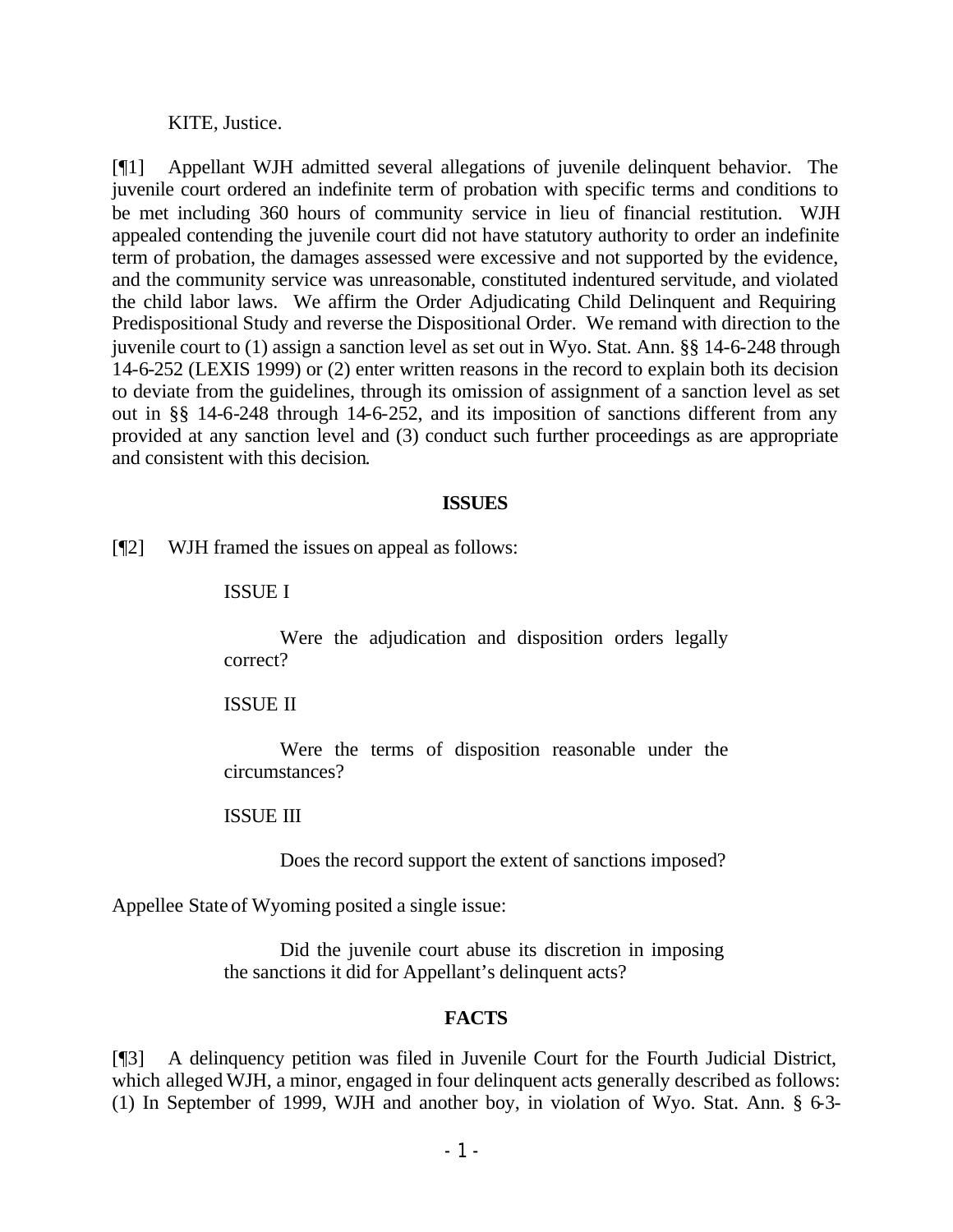$201(a)$  and (b)(i) (LEXIS 1999),<sup>1</sup> damaged a fire extinguisher owned by City Electric, discharging and depleting its contents which required the extinguisher to be serviced; (2) during the same time frame, in violation of Wyo. Stat. Ann.  $\S$  6-3-302 (LEXIS 1999),<sup>2</sup> WJH entered the Hubbard Mill building without authority and (3) in violation of § 6-3-201(a) and (b)(i) vandalized the building and contents by damaging pallets of bagged feed, pouring liquid around the interior of the building, and writing graffiti on the walls; and lastly (4) in May of 1999, in violation of Wyo. Stat. Ann.  $\S 6-3-201(a)$  and (b)(iii) (LEXIS 1999),<sup>3</sup> WJH vandalized a bulldozer by pouring dirt or sand into the radiator, fuel tank, and crankcase causing \$3,575.90 in damages.<sup>4</sup> At the initial hearing, WJH admitted  $(1)$  he had discharged the fire extinguisher, (2) had entered the Hubbard Mill building without permission and (3) opened feed sacks spilling seed on the floor of the building, and (4) had engaged in a dirt clod war with another boy in the vicinity of the bulldozer resulting in WJH putting a stick in the smokestack to denote he had "captured" the machine and this act might have caused dirt to go into the smokestack.<sup>5</sup> Upon these admissions, the juvenile court indicated it was satisfied WJH had voluntarily admitted the delinquent acts.

[¶4] The juvenile court appointed a public defender to represent WJH and a court appointed special advocate (CASA) guardian ad litem who was to file a CASA investigation report with the court. The court also ordered the Department of Family Services (DFS) to file a predisposition report. The CASA and DFS reports indicated WJH had no prior violations of the law, his parents were divorced, and he was in the primary care of his father. They further reflected WJH had moved a number of times over the past several years, he currently resided with his father at a local motel, and the animosity between his parents had resulted in a number of law enforcement interventions. Despite the difficult family dynamics, the reports also noted WJH was doing well in school both academically and behaviorally.

[¶5] At the disposition hearing, WJH's public defender objected to the amount of alleged damages as reflected in the DFS report. Specific objection was made regarding the alleged

l <sup>1</sup> Violation of § 6-3-201(a) and (b)(i), commonly referred to as property destruction, constitutes a misdemeanor punishable upon conviction of an adult by imprisonment of not more than six months, a fine of not more than \$750, or both.

<sup>&</sup>lt;sup>2</sup> Violation of § 6-3-302, commonly referred to as criminal entry, constitutes a misdemeanor punishable upon conviction of an adult by imprisonment of not more than six months, a fine of not more than \$750, or both.

<sup>&</sup>lt;sup>3</sup> Violation of § 6-3-201(a) and (b)(iii) constitutes a felony punishable upon conviction of an adult by imprisonment of not more than ten years, a fine of not more than \$10,000, or both.

 $4$  WJH was born July 29, 1988, and therefore was ten years old at the time of the delinquent act alleged to have occurred in May of 1999 and was eleven years old at the time of the delinquent acts alleged to have occurred in September of 1999.

<sup>&</sup>lt;sup>5</sup> In admitting the allegations, WJH stated all incidents involved another juvenile boy.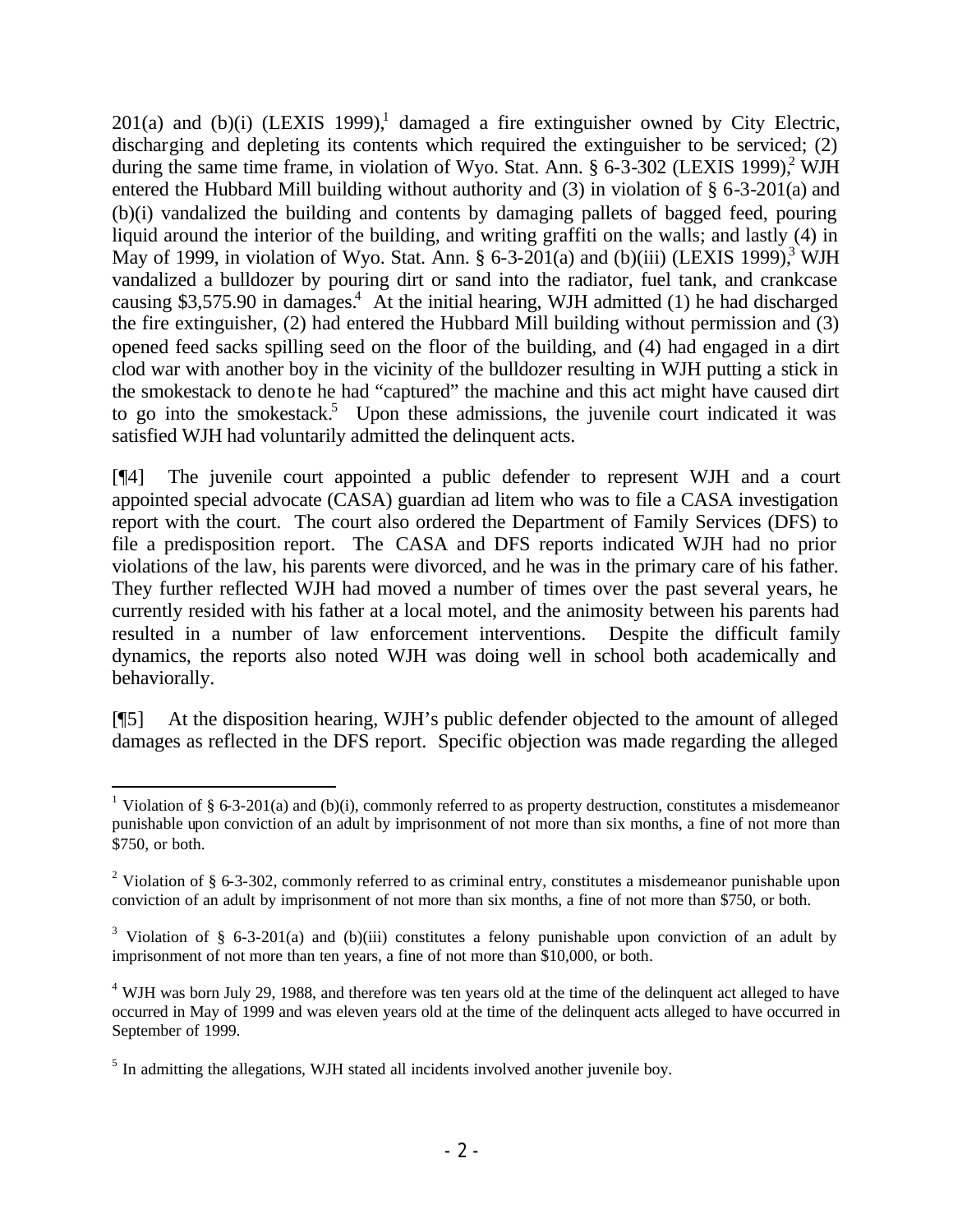damages to Thar's Feed<sup>6</sup> in the amount of \$4,721.91. The prosecutor brought Exhibit A to the court's attention, a document purportedly itemizing \$3,575.90 of damage to the bulldozer attributable to WJH's delinquent acts. WJH's attorney also objected to these damages as being excessive due to WJH's qualified admission and the \$2,000 liability limitation of Wyo. Stat. Ann. § 14-2-203 (LEXIS 1999).<sup>7</sup> Exhibit A was not admitted and, beyond the discussion reported in the disposition hearing transcript, was not made part of the record on appeal. WJH's public defender recommended the court require WJH to perform community service in lieu of financial restitution because he did not have the means to make payment. Upon the court's inquiry, the prosecutor stated the DFS worker had advised him she could arrange community service. No testimony or evidence was introduced at the disposition hearing to establish the amount of damages. The only damage/restitution information developed at the disposition proceeding was the result of unsworn discussions on the record between the attorneys and the judge. The judge stated he was convinced that WJH's behavior had "cost people in excess of \$2,000 in damages."

[¶6] As reflected in the Dispositional Order, the juvenile court placed WJH on probation with the DFS for an indefinite period of time under specific terms and conditions. In this appeal, WJH takes issue with the indefinite period of the probation and the 360 hours of community service which was ordered to be completed in a reasonable time frame with the monthly amount determined by the DFS. During the disposition hearing, the court made remarks indicating the 360 hours of community service were derived, to an extent, by dividing the \$2,000 damage amount by the \$5.50 minimum wage figure. The Dispositional Order reflected that, due to WJH's age, no monetary restitution was imposed and instead he

l

7

**§ 14-2-203. Parental tort liability for property damage of certain minors; exception; action cumulative**

(a) Any property owner is entitled to recover damages from the parents of any minor under the age of seventeen (17) years and over the age of ten (10) years who maliciously and willfully damages or destroys his property. The recovery is limited to the actual damages in an amount not to exceed two thousand dollars (\$2,000.00) in addition to taxable court costs. This section does not apply to parents whose parental custody and control of the child had been terminated by court order prior to the destructive act.

- 3 -

<sup>&</sup>lt;sup>6</sup> Thar's Feed apparently was the operator or responsible party for the Hubbard Mill, although the record is unclear on this fact.

<sup>(</sup>b) The action authorized in subsection (a) of this section is in addition to all other actions which the owner is entitled to maintain and nothing in this section precludes recovery in a greater amount from the minor, parents or any person for damages for which the minor or other person would otherwise be liable. The purpose of this section is to authorize recovery from parents in situations where they would not otherwise be liable.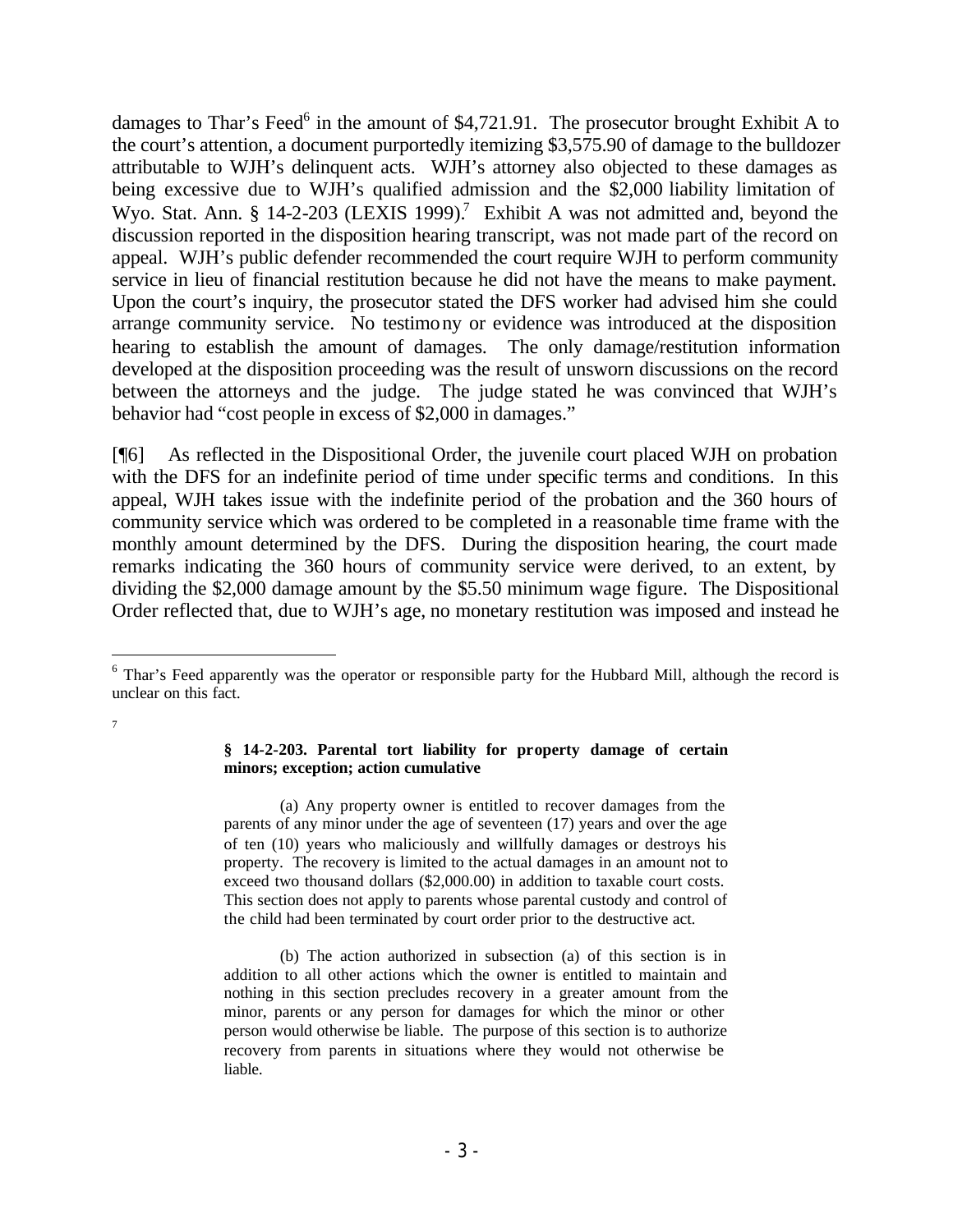was required to complete 360 hours of community service. WJH appeals the alleged errors and deficiencies of the Order Adjudicating Child Delinquent and Requiring Predispositional Study and the Dispositional Order.

### **STANDARD OF REVIEW**

[¶7] We discern the primary issue of this appeal is whether, in the disposition of an admitted juvenile delinquency petition, the juvenile court is statutorily limited to impose only the specific sanctions set out in Wyo. Stat. Ann. §§ 14-6-245 through 14-6-252 (LEXIS 1999). This is a question of statutory interpretation, and the answer must be found in the language of these provisions.

> Determining the lawmakers' intent is our primary focus when we interpret statutes. Initially, we make an inquiry respecting the ordinary and obvious meaning of the words employed according to their arrangement and connection. We construe together all parts of the statutes *in pari materia*, giving effect to each word, clause, and sentence so that no part will be inoperative or superfluous. We will not construe statutes in a manner which renders any portion meaningless or produces absurd results.

*McAdams v. State*, 907 P.2d 1302, 1304 (Wyo. 1995) (citations omitted); *see also GN v. State (In re C.N.)*, 816 P.2d 1282, 1283 (Wyo. 1991).

[¶8] Pursuant to Wyo. Stat. Ann. § 14-6-229(d) (LEXIS 1999), if a "child is found to be delinquent the court may impose any sanction authorized by W.S. 14-6-245 through 14-6- 252." "The dispositional phase of juvenile proceedings requires broad judicial discretion to accommodate the unique rehabilitative needs of juveniles." *ALJ v. State,* 836 P.2d 307, 311 (Wyo. 1992); s*ee also A.M.R. v. State*, 741 N.E.2d 727, 729 (Ind. Ct. App. 2000); *In the Matter of C.C.*, 13 S.W.3d 854, 859 (Tex. App. 2000); *People v. V.O.*, 679 N.E.2d 1241, 1243 (Ill. App. Ct. 1997); *State v. James P*., 510 N.W.2d 730, 732 (Wis. Ct. App. 1993); *San Diego County Department of Social Services v. Sherry A*. *(In re Corey A.)*, 277 Cal. Rptr. 782, 786 (Cal. Ct. App. 1991).

### **DISCUSSION**

[¶9] The juvenile justice system, from its genesis, has had an ideological foundation of concern for the welfare of children with an emphasis on specialized, noncriminal treatment of youths. Craig J. Herkal, *You Live, You Learn: A Comment on Oklahoma's Youthful Offender Act*, 34 Tulsa L.J. 599, 602 (1999). In this system, the state through the juvenile court judge and welfare workers becomes in essence the de facto parents of juveniles, under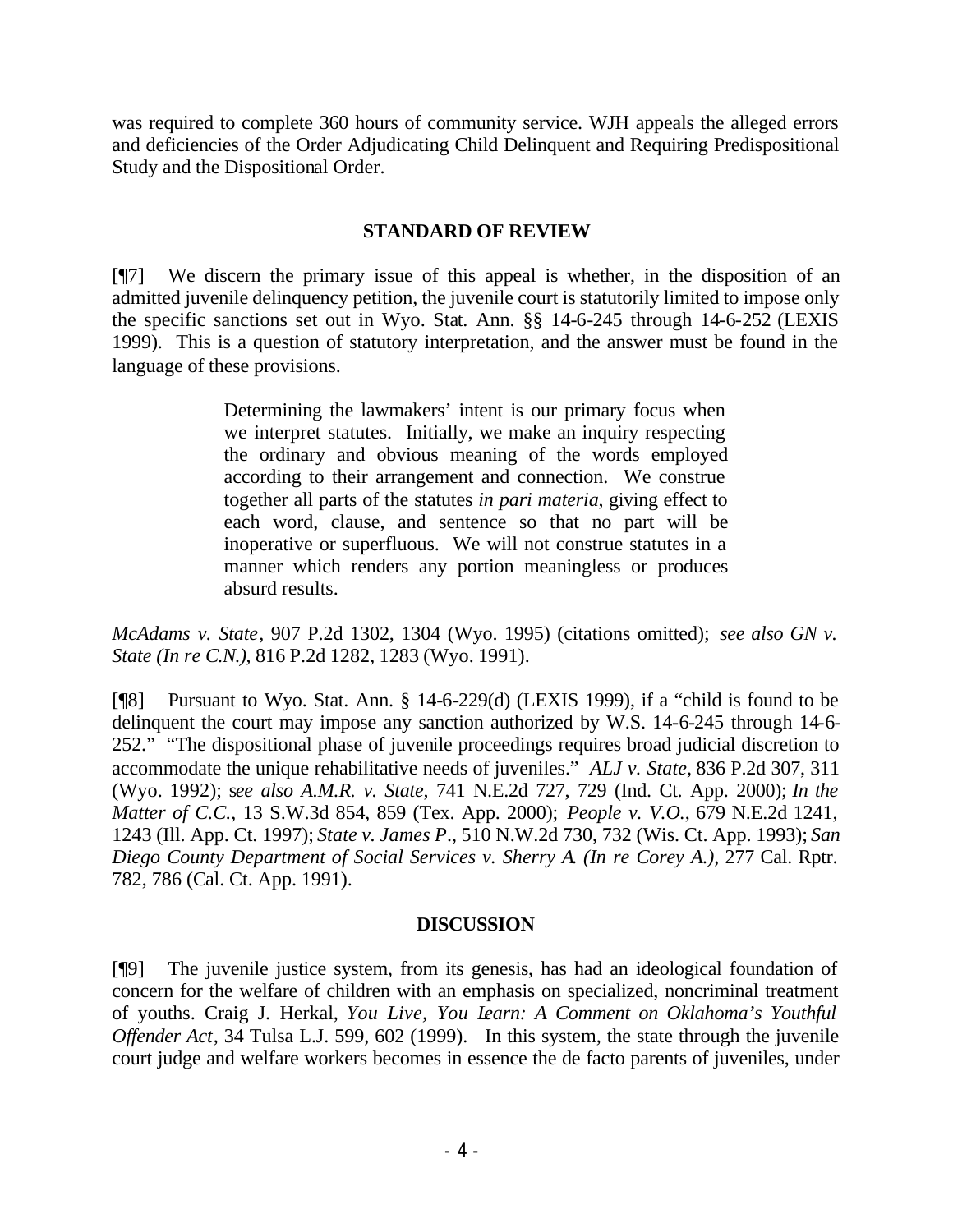the legal rationale of *parens patriae.<sup>8</sup> Id*. Children are not assumed to have the capacity to care for themselves and are assumed to be subject to the control of their parents. If parental control falters, the state must step in as *parens patriae*.<sup>9</sup> *Id.*; *see also Thompson v. Oklahoma*, 487 U.S. 815, 825, 108 S. Ct. 2687, 101 L. Ed. 2d 702, 712 (1988). The system developed informal proceedings, dispensing with many technicalities and formalities, to facilitate the understanding of juveniles and also invested the court with broad discretion regarding disposition. Herkal, *supra*, at 603; Candace Zierdt, *The Little Engine That Arrived at the Wrong Station: How to Get Juvenile Justice Back on the Right Track*, 33 U.S.F. L. Rev. 401, 409 (1999); *see also ALJ v. State*, 836 P.2d 307, 311 (Wyo. 1992).

[¶10] These theoretical underpinnings are reflected in Wyoming case law:

By enacting a juvenile code separate from the criminal code, Wyoming's legislature has recognized that juveniles and adults are not similarly situated. Juvenile proceedings are designed to rehabilitate and protect the juvenile, not to punish him. These goals of rehabilitation and protection are reflected throughout the juvenile code. Proceedings in juvenile court are equitable as opposed to being criminal. Juveniles are not convicted; they are merely adjudicated delinquents. By treating juveniles more gently than it treats adults, the legislature is compensating for juveniles' inherent lack of experience and maturity.

*ALJ,* 836 P.2d at 313. "Juvenile delinquency proceedings are not criminal prosecutions, but are special proceedings that serve as an ameliorative alternate to the criminal prosecution of children." *Interest of W.L.F.*, Nos. 0-760, 00-0939, 2001 WL 103522, at \*1 (Iowa Ct. App. Feb. 7, 2001). In general terms, special proceedings are those which were not actions in law or suits in equity under common law and which may be commenced by motion or petition upon notice for the purpose of obtaining relief of a special or distinct type. *State in Interest of C v. Platte County Department of Public Assistance and Social Services*, 638 P.2d 165, 168 (Wyo. 1981). They result from a right conferred by law together with authorization of a

<sup>&</sup>lt;sup>8</sup> "*Parens patriae*," literally "parent of the country," refers traditionally to the role of the state as sovereign and guardian of persons under legal disability, such as juveniles or the insane. It is the principle that the state must care for those who cannot care for themselves, such as minors who lack proper care and custody from their parents. Black's Law Dictionary 1137 ( $7<sup>th</sup>$  ed. 1999).

<sup>&</sup>lt;sup>9</sup> Wyoming's initial juvenile justice legislation was the Juvenile Court Act of 1951 (repealed by the 1971 Act), which provided its purpose was to secure for each child coming before the court such care, guidance, supervision, and control as necessary to serve the best interests of the child and the public and to develop him into a responsible citizen. Kennard F. Nelson, Comments, *The Wyoming Juvenile Court Act of 1971*, VIII Land & Water L. Rev. 237, 239, 269 (1973).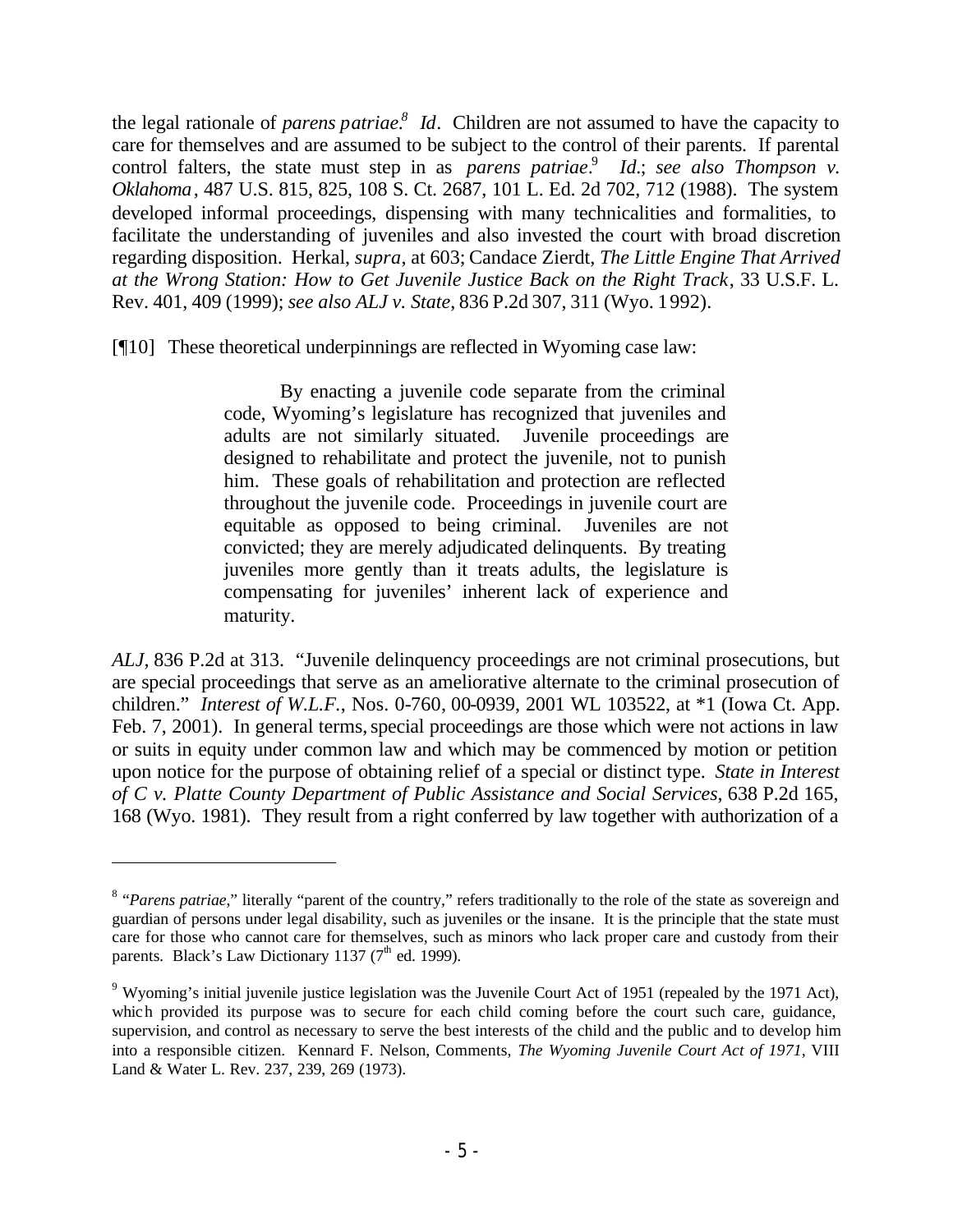special application to the courts to enforce the right. *Id.* This court has recognized that, even in cases involving delinquency, proceedings under the Juvenile Court Act could be in lieu of proceedings under the general criminal procedure. *Id.*

[ $[$ [11] With this background, we now address WJH's argument that strict construction of  $\S$  $14-6-229(d)^{10}$  allows only those sanctions found within the four corners of §§ 14-6-245 through 14-6-252 to be imposed in a juvenile delinquency disposition. It is further contended, as the juvenile court failed to assign a specific sanction level as provided in §§ 14-6-248 through 14-6-252, the only sanctions available to the court were those common to all sanction levels as set out in  $\S$  14-6-247(a). WJH concedes there is no requirement a sanction level be imposed but asserts, in absence of such an assignment, the juvenile court is constrained to the sanctions detailed in § 14-6-247(a). For reasons to be discussed more fully below, we disagree as such an interpretation is inconsistent with the language of the statutes and the philosophy of juvenile justice and serves only to hamstring the judicial system to the detriment of the very juveniles it is endeavoring to steward.

[¶12] The progressive sanctions guidelines became effective July 1, 1998. 1997 Wyo. Sess. Laws ch. 119, § 4. Prior to that time, the sanctions set out in the statutes were in substance the provisions of § 14-6-247, entitled "Sanctions common to all levels." *See* Wyo. Stat. § 14-109 (Michie 1957); Wyo. Stat. Ann. § 14-6-229 (Michie 1994); Wyo. Stat. Ann. § 14-6- 229 (Michie 1997). The new law provides a purposes provision as follows:

## **§ 14-6-245. Progressive sanction guidelines**

(a) The purpose of the progressive sanctions guidelines authorized by W.S. 14-6-245 through 14-6-252 are to:

> (i) Ensure that juvenile offenders face uniform and consistent consequences and punishments that correspond to the seriousness of each offender's current offense, prior delinquent history, special treatment or training needs and effectiveness of prior interventions;

> (ii) Balance public protection and rehabilitation while holding juvenile offenders accountable;

> (iii) Permit flexibility in the decisions made in relation to the juvenile offender to the extent allowed by law;

<sup>&</sup>lt;sup>10</sup> "If the child is found to be delinquent the court may impose any sanction authorized by W.S. 14-6-245 through 14-6-252." Section 14-6-229(d).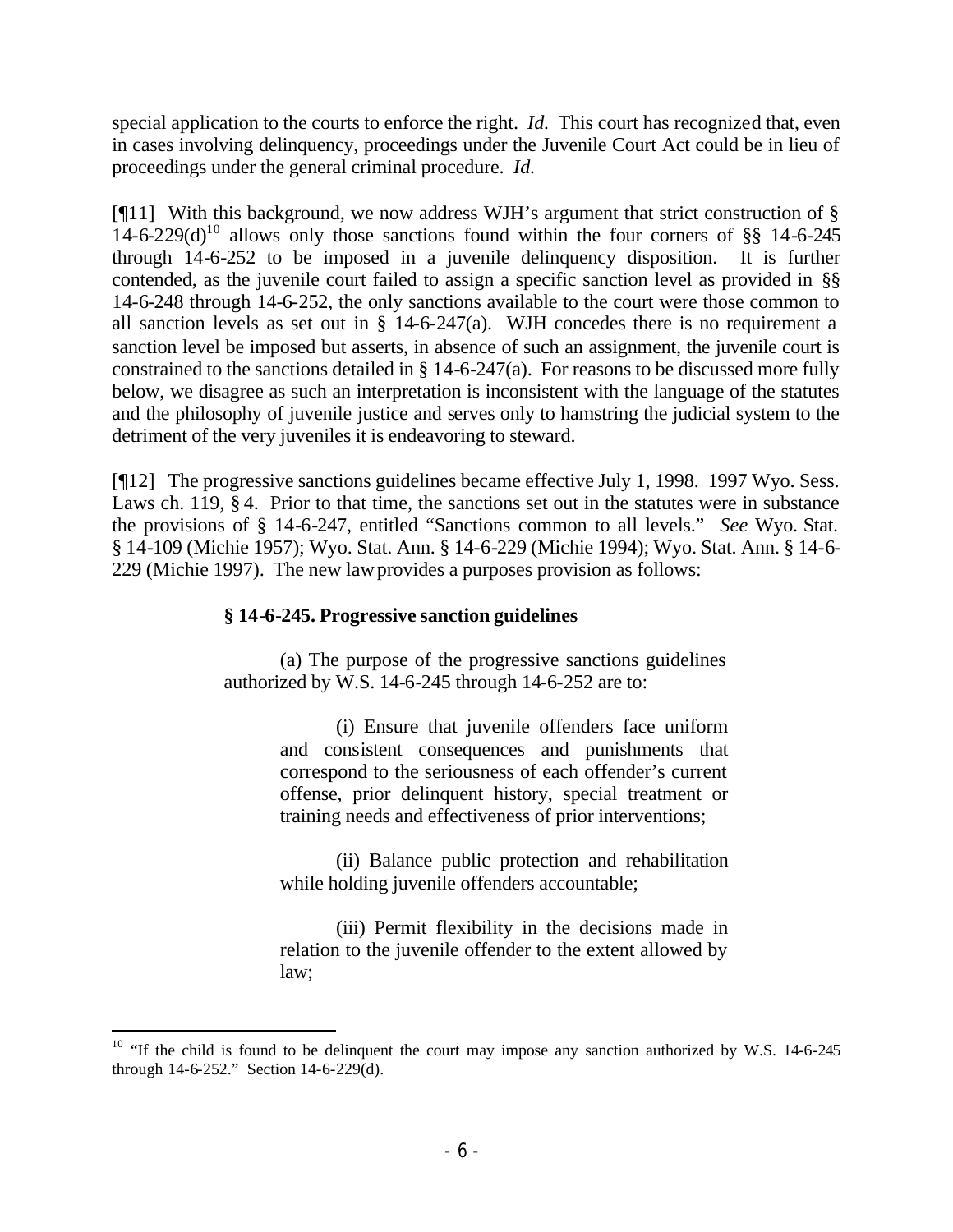(iv) Consider the juvenile offender's circumstances; and

(v) Improve juvenile justice planning and resource allocation by ensuring uniform and consistent reporting of disposition decisions at all levels.

Section 14-6-245. This provision makes it clear the legislature intended to provide uniformity and consistency of punishments for juvenile offenders across the state while maintaining the flexibility of the juvenile courts to deal effectively with individual offenders. The question raised is whether this legislation makes application of the "guidelines" and imposition of sanction levels  $\alpha$  sanctions delineated in §§ 14-6-246 through 14-6-252 mandatory. We conclude it does not.

[¶13] There is no mandatory requirement that any one of the five sanction levels be imposed. The statutes provide in pertinent part, "when a child is adjudicated as a delinquent the juvenile court *may*, in a disposition hearing, assign the child one (1) of the following sanction levels." Section 14-6-246(a) (emphasis added). There is likewise no mandatory language that limits the courts to the sanctions in § 14-6-247 entitled "Sanctions common to all levels." The permissive and discretionary term "may" is used a number of times in the provisions of § 14-6-246, entitled "Sanction levels," and § 14-6-247, entitled "Sanctions common to all levels."

[¶14] "We have, in a number of instances, noted that the term 'may' connotes permissive authority and does not structure a mandatory requirement." *Rawson v. State*, 900 P.2d 1136, 1138 (Wyo. 1995). All the "may" references pertain to the court's discretion to apply or not to apply specific sanction levels or specific sanctions. This explicit discretion is mirrored in the progressive sanction purpose language of  $\S$  14-6-245(a)(iii) to "[p]ermit flexibility in the decisions made in relation to the juvenile offender to the extent allowed by law." It is also evident in the *parens patriae* provision of § 14-6-247(a)(x), which gives the court the authority to do all things with regard to a child that his parents might reasonably or lawfully do.

[¶15] The catchall provision of § 14-6-246(d), which WJH failed to brief, most pointedly addresses the broad extent of the juvenile court's discretion.

> (d) If the juvenile court deviates from the guidelines under this section it shall state in writing its reasons for the deviation and enter the statement into the record. *Nothing in W.S. 14-6-245 through 14-6-252 prohibits the imposition of appropriate sanctions that are different from those provided at any sanction level.*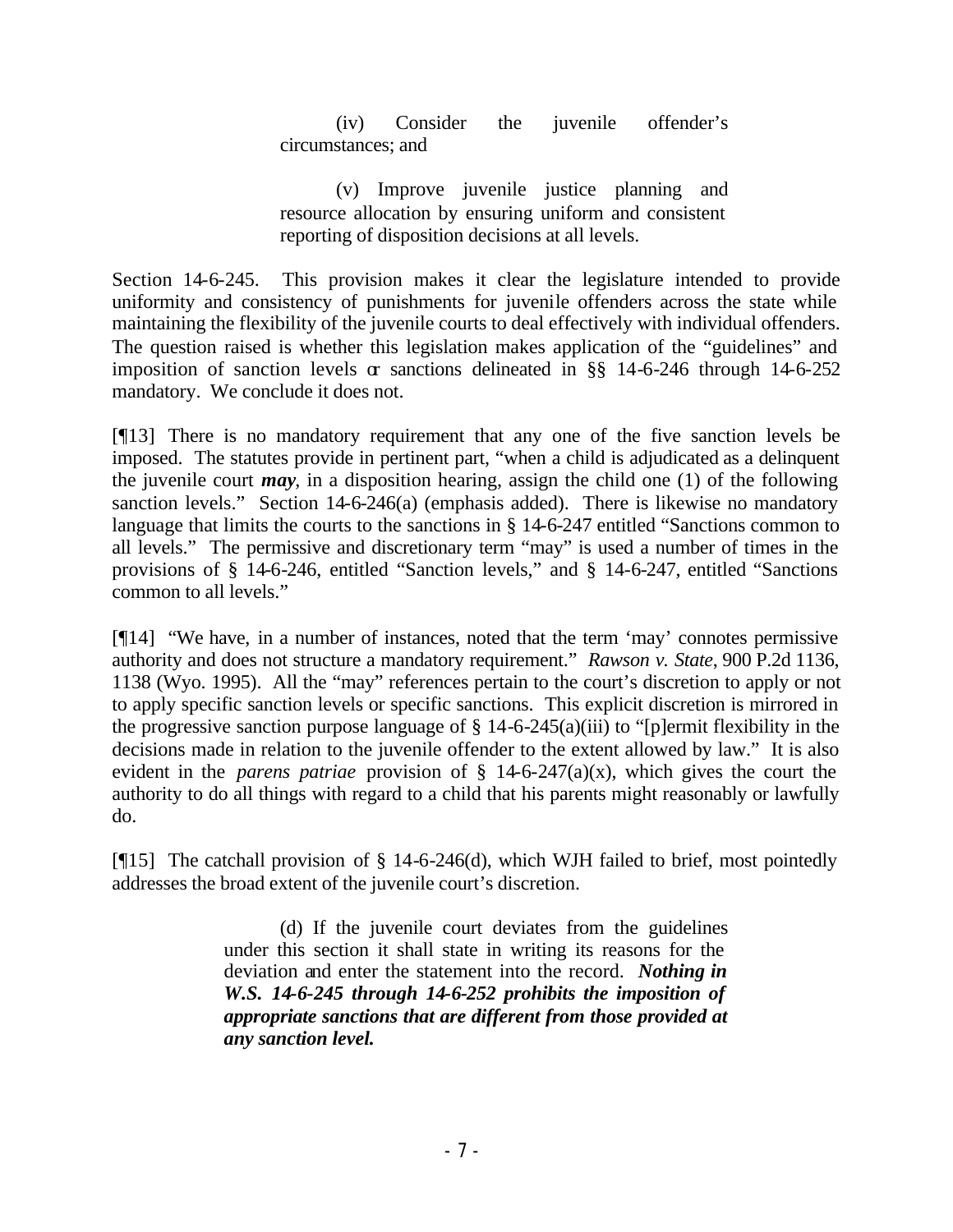Section 14-6-246(d) (emphasis added). The language "Nothing in W.S. 14-6-245 through 14-6-252 prohibits the imposition of appropriate sanctions that are different from those provided at any sanction level" is, by its plain terms, a catchall provision. The Ohio court has construed a similar provision within its juvenile code which vests the courts with wide discretion to "[m]ake *any* further disposition that the court finds proper." *In re Lyons*, No. CA98-11-024, 1999 WL 988819, at \*2 (Ohio Ct. App. Nov. 1, 1999) (citing *In re Caldwell,*  666 N.E. 2d 1367 (Ohio 1996))*.* The Ohio court determined its general assembly, by adding the word "any," gave the judge discretion to further implement the rehabilitative disposition of a juvenile. *Id.* It further concluded this latitude was provided because of the judge's unique ability to see and hear the delinquent child, to assess the consequences of the child's delinquent behavior, and to evaluate all the circumstances involved. *Id.* The Ohio court held the catchall provision empowered the juvenile court with broad discretion to tailor its dispositional order to the specific needs of a particular juvenile in a specific set of circumstances. *Id.*

[¶16] This reasoning is persuasive and applicable to Wyoming's catchall provision. The language indisputably provides the juvenile court with the ability to impose any sanctions it deems appropriate. It permits the court to customize dispositional orders to the unique characteristics of individual children, in light of both their personal circumstances and the nature of their delinquent behavior. The provision is not amenable to any other reasonable interpretation, and to impose another interpretation would render the statute language meaningless. Such an interpretation is consistent with the meaning and intent of the other juvenile sanction provisions. Furthermore, it is consistent with the purposes statute, § 14-6- 245, that encourages, but does not mandate, use of the progressive sanction guidelines to effect consistent sentences for similarly situated juvenile offenders while maintaining the juvenile court's flexibility. We decline to interpret the plain language of these provisions to limit the sentencing discretion of juvenile courts. If that was the legislature's clear intent, it would have utilized mandatory, not permissive, language. We construe together all parts of the statutes *in pari materia*, and, in ascertaining the meaning of a given law, we consider and construe in harmony all statutes relating to the same subject or having the same general purpose. *Fosler v. Collins*, 13 P.3d 686, 688 (Wyo. 2000).

[¶17] The sole qualification to the juvenile court's broad sanction authority is, in the event of deviation from the guidelines (§§ 14-6-245 through 14-6-252), the court must state its reasons in writing and enter the statement into the record. Section 14-6-246(d). We hold that the juvenile court's decision, which omitted the assignment of a sanction level as set out in §§ 14-6-248 through 14-6-252, does deviate from the guidelines and therefore written reasons were required to be entered into the record.

[¶18] The requirement for a written explanation to be made part of the record is eminently reasonable. It ensures the juvenile court has carefully considered the relevant circumstances, has set forth its rationale, and has provided a basis for appellate review.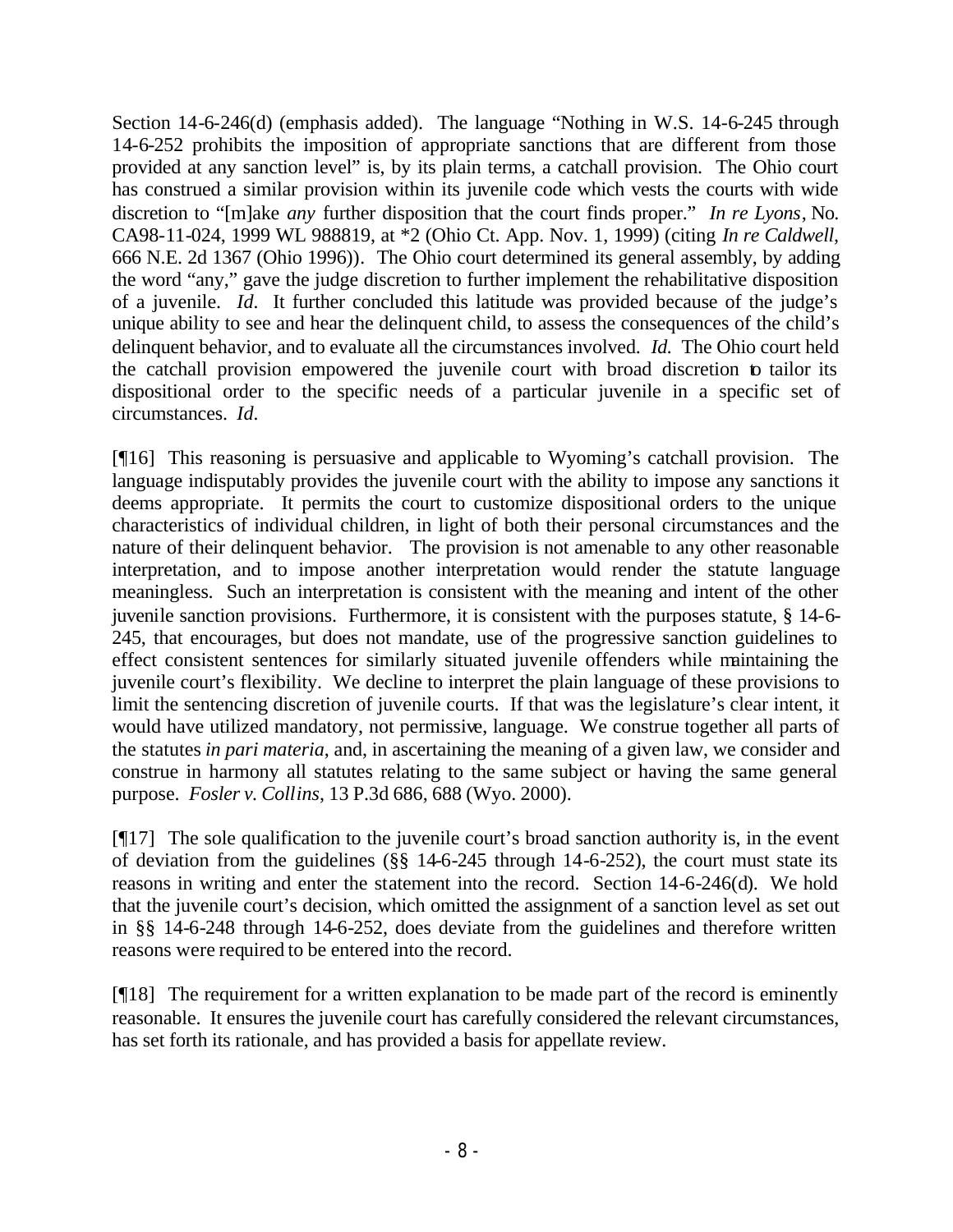[I]t is important that the exercise of discretion be accompanied by the trial court's articulation of the factors considered and the weight accorded to them . . . . [A]rticulation of the reasons for the decision tends to provide a firm base for an appellate judgment that discretion was soundly exercised. It confines review of the exercise of discretion to its appropriate scope–*i. e.*, whether the relevant factors were considered and given appropriate weight . . . .

*United States v. Criden*, 648 F.2d 814, 819 (3d Cir. 1981). A thorough list of such relevant factors is found in *State ex rel. K.O.*, 744 A.2d 233, 239 (N.J. Super. Ct. App. Div. 2000), as follows:

(1) The nature and circumstances of the offense;

(2) The degree of injury to persons or damage to property caused by the juvenile's offense;

(3) The juvenile's age, previous record, prior social service received and out-of-home placement history;

(4) Whether the disposition supports family strength, responsibility and unity and the well-being and physical safety of the juvenile;

(5) Whether the disposition provides for reasonable participation by the child's parent, guardian, or custodian, provided, however, that the failure of a parent or parents to cooperate in the disposition shall not be weighed against the juvenile in arriving at an appropriate disposition;

(6) Whether the disposition recognizes and treats unique physical, psychological and social characteristics and needs of the child;

(7) Whether the disposition contributes to the developmental needs of the child, including the academic and social needs of the child where the child has mental retardation or learning disabilities; and

(8) Any other circumstances related to the offense and the juvenile's social history as deemed appropriate by the court.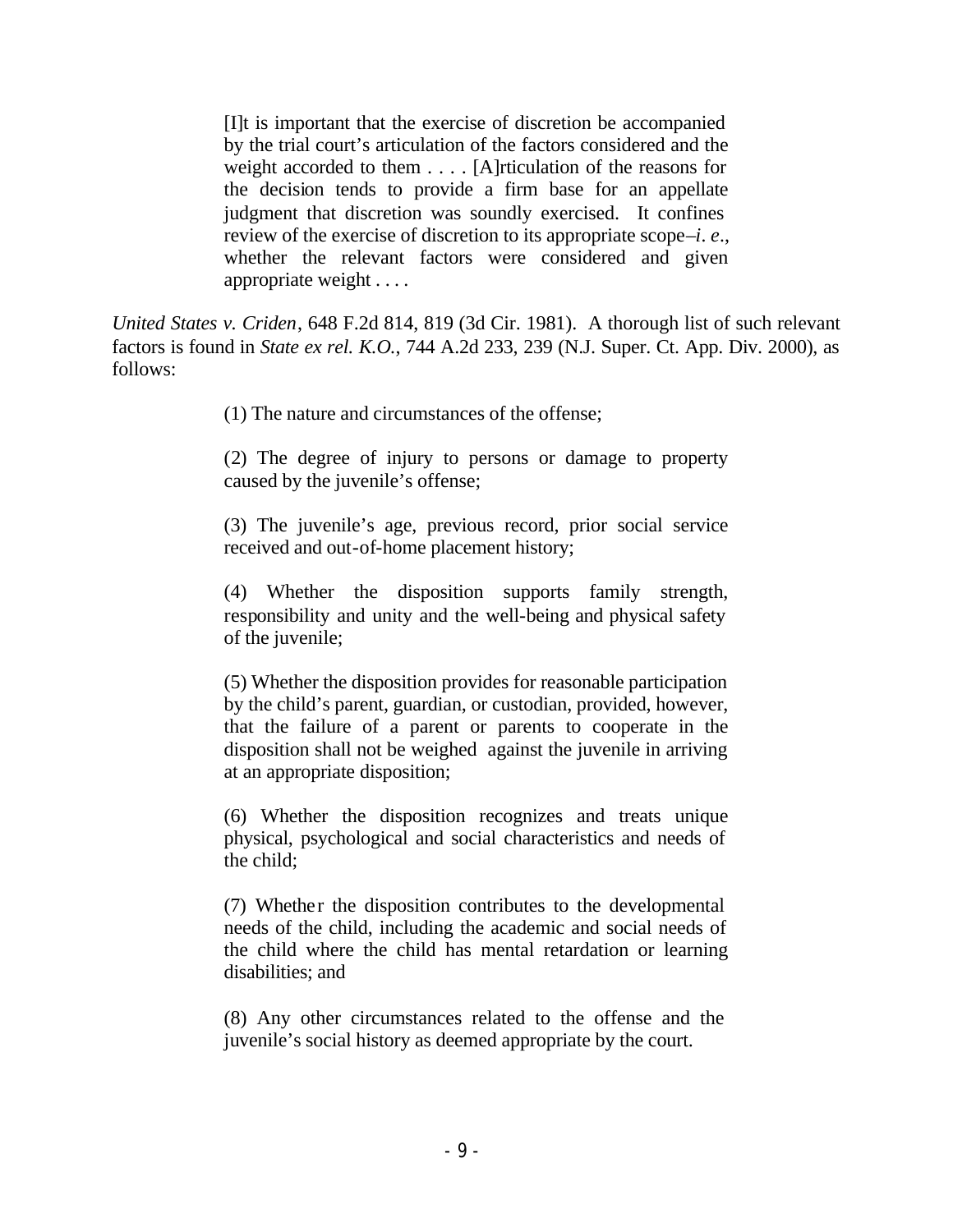A written explanation which reviewed and weighed factors such as these would be sufficient to meet the requirements of  $\S$  14-6-246(d).

[¶19] The question, which must now be resolved, is whether a deviation from the *sanctions* available in §§ 14-6-245 through 14-6-252 requires a written explanation to be made part of the record. We conclude it does. At the risk of being redundant, we note  $\S$  14-6-246(d) (emphasis added) states, "If the juvenile court *deviates from the guidelines* . . . it shall state in writing its reasons for the deviation." The guidelines are actually combinations of sanctions that increase in severity through the stages from level one to level five. The next sentence of § 14-6-246(d) provides, "Nothing in W.S. 14-6-245 through 14-6-252 prohibits the imposition of appropriate sanctions that are different from those provided at any sanction level." This language conveys the juvenile court's broad discretion to tailor sanctions as it determines appropriate to the specific juvenile case at hand. Logically, because a deviation from the statutorily established combinations of sanctions, set out as guidelines, requires written explanation, it follows that sanctions imposed which are different from any provided at any sanction level would also constitute a deviation and require written explanation. It also seems apparent that an adequate explanation of deviation from the guidelines would necessarily entail clarification of sanctions imposed that are different from any provided at any sanction level.

[¶20] Pursuant to this analysis, we conclude the Dispositional Order must be reversed and remanded. We do so with direction to the juvenile court to (1) assign a sanction level as set out in §§ 14-6-248 through 14-6-252 or (2) enter written reasons in the record to explain both its decision to deviate from the guidelines, through its omission of assignment of a sanction level as set out in §§ 14-6-248 through 14-6-252, and its imposition of sanctions different from any provided at any sanction level and (3) conduct such further proceedings as are appropriate and consistent with this decision.

[¶21] WJH asserts the indefinite period of probation and 360 hours of community service in lieu of restitution were beyond the court's authority and constitute an abuse of discretion. Because we have concluded the Dispositional Order must be reversed and remanded with direction, we decline to address these issues at this time.

[¶22] WJH also asserts the Order Adjudicating Child Delinquent and Requiring Predispositional Study inappropriately referenced WJH admitting the "charges" as opposed to admitting the "allegations." This contention is correct, and the defect was remedied in the Dispositional Order. As we are reversing and remanding the Dispositional Order, we presume any subsequent order of the juvenile court will also be drafted in such a way as to rectify what is essentially a typographical error. Issue is also taken with a provision of the Order Adjudicating Child Delinquent and Requiring Predispositional Study which stated an admission constituted a waiver of the right to appeal. The purported error is obviously moot as this appeal has gone forward and, pursuant to our reversal and remand, should be rectified in any further order issued by the juvenile court.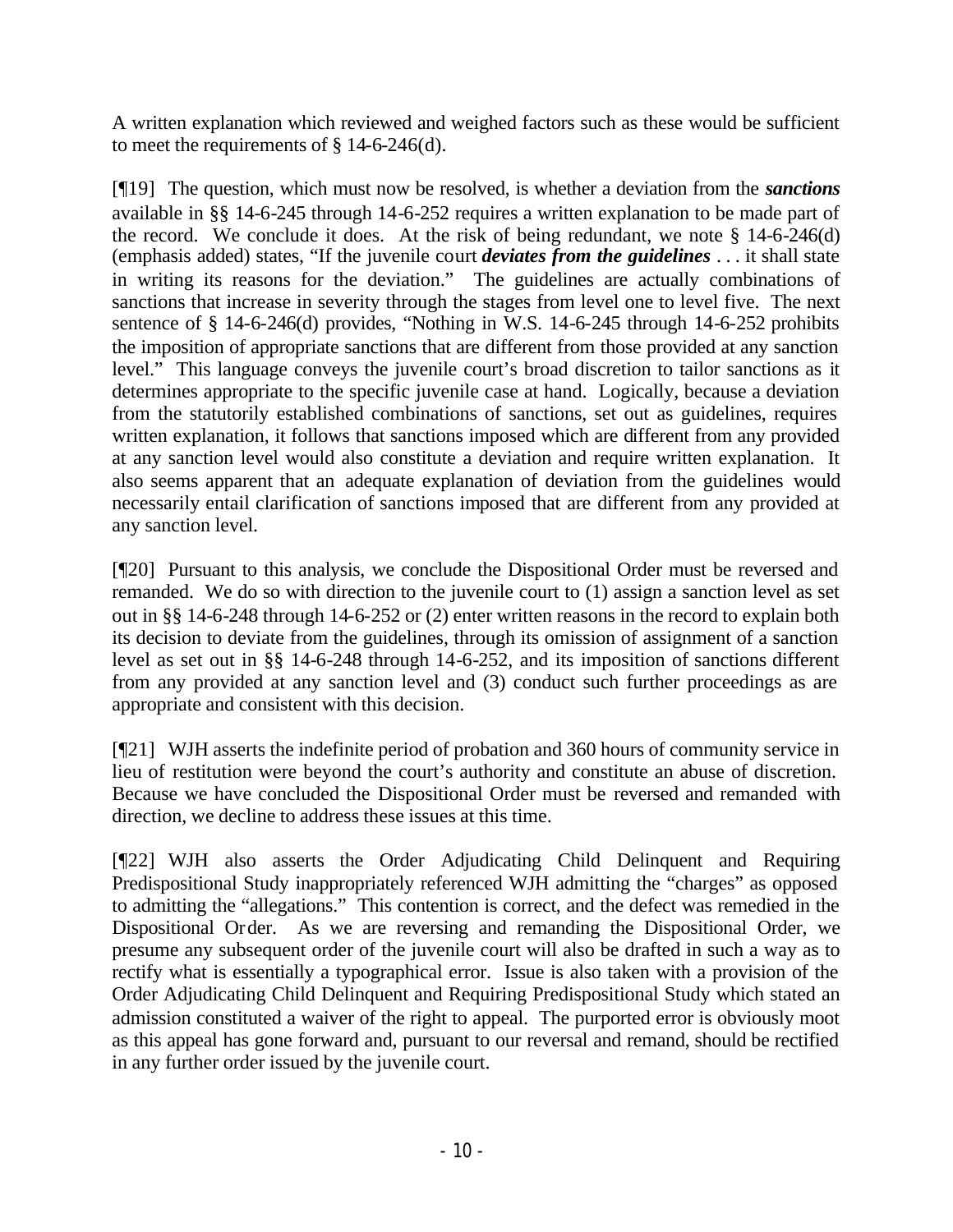[ $[$ 23] Finally, WJH asserts the juvenile court failed, as required by § 14-6-247(c), to advise him of progressive sanctions that might be imposed. This argument is without merit. The provision requires, "For a child at any sanction level, the juvenile court shall inform the child of the progressive sanctions that may be imposed on the child if the child continues to engage in delinquent conduct." Section 14-6-247(c). Although the court must advise the child of the potential for progressively more serious sanctions, it is not required to read the sanction statutes to the juvenile verbatim to satisfy the requirement. The transcript of the dispositional hearing reflects the court did advise the child, "You cannot have any violations of law during this probation, [WJH]. If you get involved with setting any fires or trespassing -- trespassing on property, things like that, you can be brought back into court for a more serious disposition." It is evident the court was speaking to this eleven-year-old child in terms he would understand. We hold this explanation was sufficient to comply with § 14-6- 247(c) and to give the child fair notice that any further delinquent acts would result in more serious sanctions being imposed.

[¶24] The Order Adjudicating Child Delinquent and Requiring Predispositional Study is affirmed, and the Dispositional Order is reversed. The case is remanded with direction to the juvenile court to (1) assign a sanction level as set out in §§ 14-6-248 through 14-6-252 or (2) enter written reasons in the record to explain both its decision to deviate from the guidelines, through its omission of assignment of a sanction level as set out in §§ 14-6-248 through 14- 6-252, and its imposition of sanctions different from any provided at any sanction level and (3) conduct such further proceedings as are appropriate and consistent with this decision.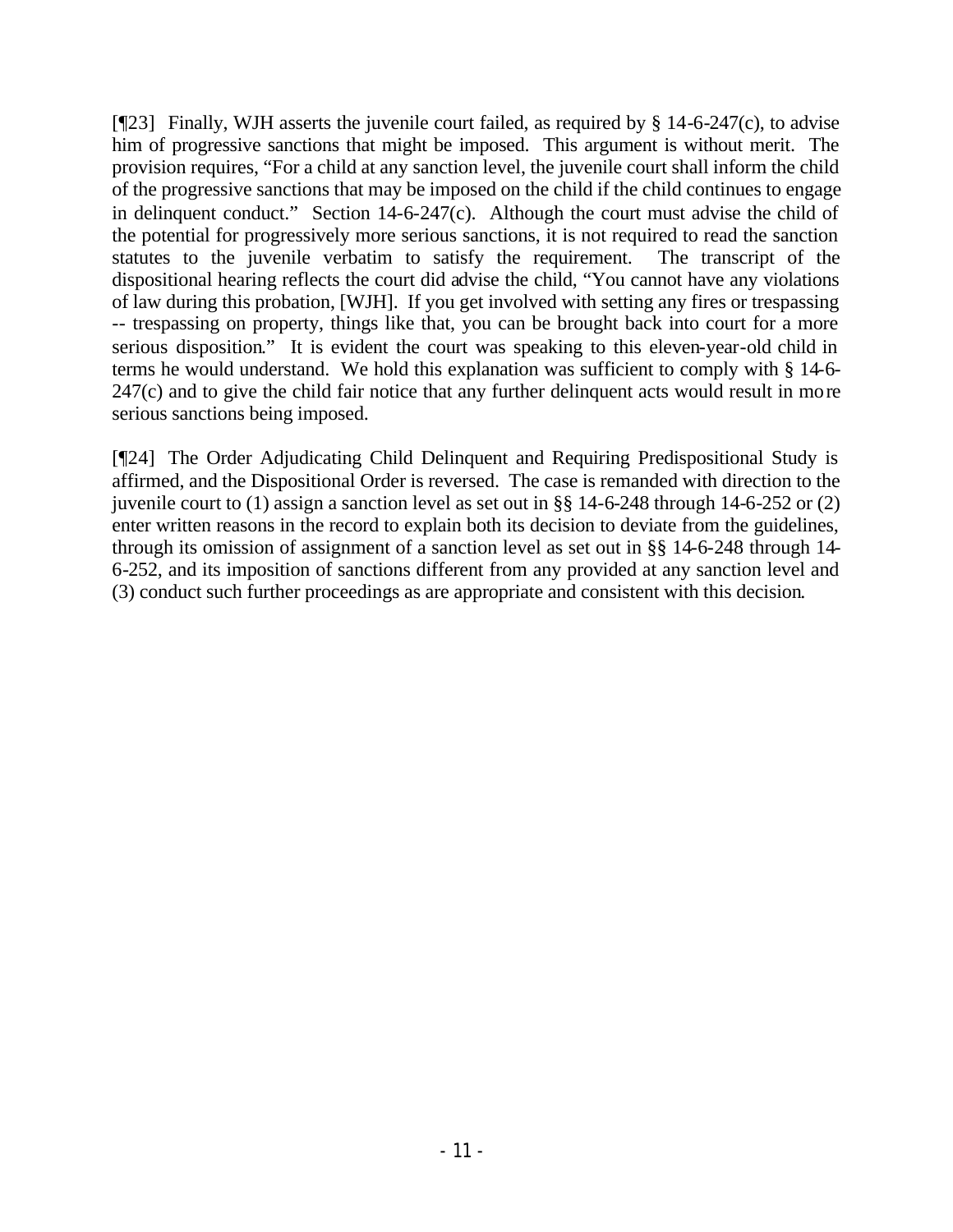GOLDEN, Justice, dissenting.

[¶25] While I agree that the Dispositional Order should be reversed and remanded, I do so for reasons different than the majority. The Order Adjudicating Child Delinquent and Requiring Predispositional Study also should be reversed. Accordingly, I must dissent from the majority opinion.

[¶26] This case is an excellent example of how a relatively simple case can become an extremely important case in terms of judicial process and statutory interpretation and the tension between the legislative and judicial departments and their respective powers. With regard to the Dispositional Order, WJH questions the authority and the discretion of the juvenile court to impose certain sanctions. The majority opinion concludes that the juvenile court has full authority to impose any sanction on any juvenile adjudicated delinquent. Essentially, the majority opinion construes isolated language of the Juvenile Justice Act in such a manner that the Act becomes advisory only and is not binding upon the juvenile court. I cannot agree with this construction of the Juvenile Justice Act. The legislature specifically adopted a progressive sanction structure, and the structure must be adhered to if the juvenile court is to impose sanctions.

[¶27] This Court has traditionally used a process for interpreting specific language within a statute that requires specific language to be read in the context of the statute as a whole. By placing specific language in the context of the statute as a whole, it is more likely that the interpretation will accurately reflect the legislative intent:

> [T]he statute reader may fruitfully draw on the entirety of the statute, studying the whole rather than the solitary part (or parts) put before the court by the specific case at hand. Answers may emerge from a study of the whole that might not be suggested by a narrowly focused parsing of a solitary provision in a complex statute.

Kenneth W. Starr, *Of Forests and Trees: Structuralism in the Interpretation of Statutes*, 56 Geo. Wash. L. Rev. 703, 708 (1988). This Court has stated that, in interpreting statutory language, the Court reviews the entire statutory scheme "in order to see the forest and not just the trees." *Mondt v. Cheyenne Police Dept.*, 924 P.2d 70, 76 (Wyo. 1996).

[¶28] The forest in this case is the Juvenile Justice Act, and particularly the progressive sanction structure of the Juvenile Justice Act. The progressive sanction structure is set out in Wyo. Stat. Ann. § 14-6-245 through § 252 (Lexis 1999). In section 245(a)(i), the legislature stated one purpose for progressive sanctions is to "ensure that juvenile offenders face uniform and consistent consequences and punishments that correspond to the seriousness of each offender's current offense." To this end, the legislature developed sanction levels defined by the nature of the juvenile's conduct. Once a sanction level is imposed, sanctions are expressly delineated that may be imposed for each sanction level. The juvenile court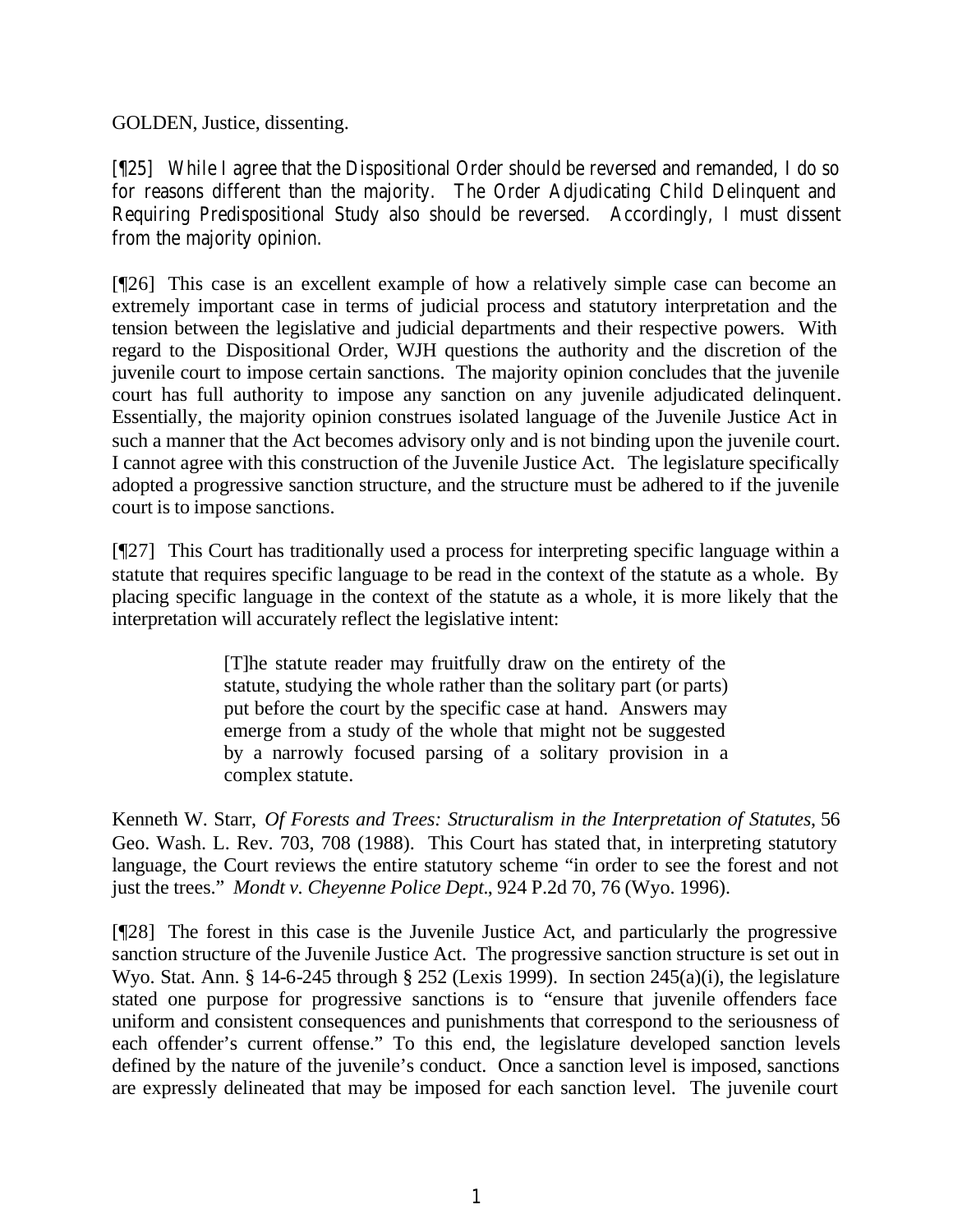maintains the flexibility to choose any sanction level and apply sanctions from the numerous sanctions delineated in the statute. Viewing sections 245 through 252 as a whole, it is clear that the intent of the legislature is to promote dispositional uniformity through the imposition of sanction levels based upon the specific conduct of the juvenile and then the imposition of appropriate, defined sanctions.

[¶29] The majority opinion ignores this context. The basic flaw of the majority opinion is that it chooses to focus on single trees in the forest. The majority opinion focuses on isolated, specific language contained in Wyo. Stat. Ann. § 14-6-246. Specifically, the construction arrived at by the majority relies upon an individual word, "may," in subsection  $246(a)$  and one particular sentence in subsection  $246(d)$ . The majority then interprets this one word and this one sentence without regard even to the language of section 246 as a whole, let alone within the context of the progressive sanction structure developed by the legislature. By taking the statutory language at issue out of context, the majority opinion renders the progressive sanction structure meaningless. It is difficult to imagine that the legislature enacted the progressive sanction structure as a recommendation only. Interpreting the language in context, it is possible to give effect to all the language employed by the legislature.

[¶30] The Juvenile Justice Act must be read as a whole in order to effectively interpret the progressive sanction structure. The Act itself must be read in the context of the juvenile court system in general. Juvenile courts are courts of limited jurisdiction. Article 5, section 29 of the Wyoming Constitution delegates authority to the legislature to provide for juvenile delinquency courts that "shall have such jurisdiction as the legislature may by law provide." Thus, juvenile courts are the creation of the legislature and have powers only as expressly conferred by the legislature. *See In Re C.N*., 816 P.2d 1282, 1284 (Wyo. 1991) (limiting jurisdictional authority of the juvenile court to authority expressly authorized in statute; general provision cannot override specific provision to expand authority); *In Re Maricopa County, Juvenile Action No. J-74275,* 572 P.2d 451, 452 (Ariz. Ct. App. 1977) ("the power of a juvenile court to make a particular disposition of a delinquent child is limited in that it must be expressly granted by legislative act"). Therefore, the dispositional terms imposed upon WJH must be expressly authorized under the Juvenile Justice Act.

[¶31] Turning to the Juvenile Justice Act, Wyo. Stat. Ann. §14-6-229 authorizes the specific terms of disposition available to a juvenile court and therefore is key to the overall analysis. Section 229 is entitled "Decree where child adjudicated delinquent; dispositions; terms and conditions; legal custody." Subsection 229(d) authorizes the juvenile court to impose sanctions. Specifically, subsection 229(d) states: "If a child is found to be delinquent the court may impose any sanction authorized by W.S. §14-6-245 through §14-6-252." No other provision in section 229 authorizes any other sanctions for disposition. The juvenile court therefore is limited to imposing only those sanctions authorized in subsection 229(d).

[¶32] Because the majority opinion places so much emphasis on the term "may" as found in subsection 246(a), it is instructive to analyze the term "may" as used in subsection 229(d). The majority correctly characterizes "may" as a permissive word, but this does not answer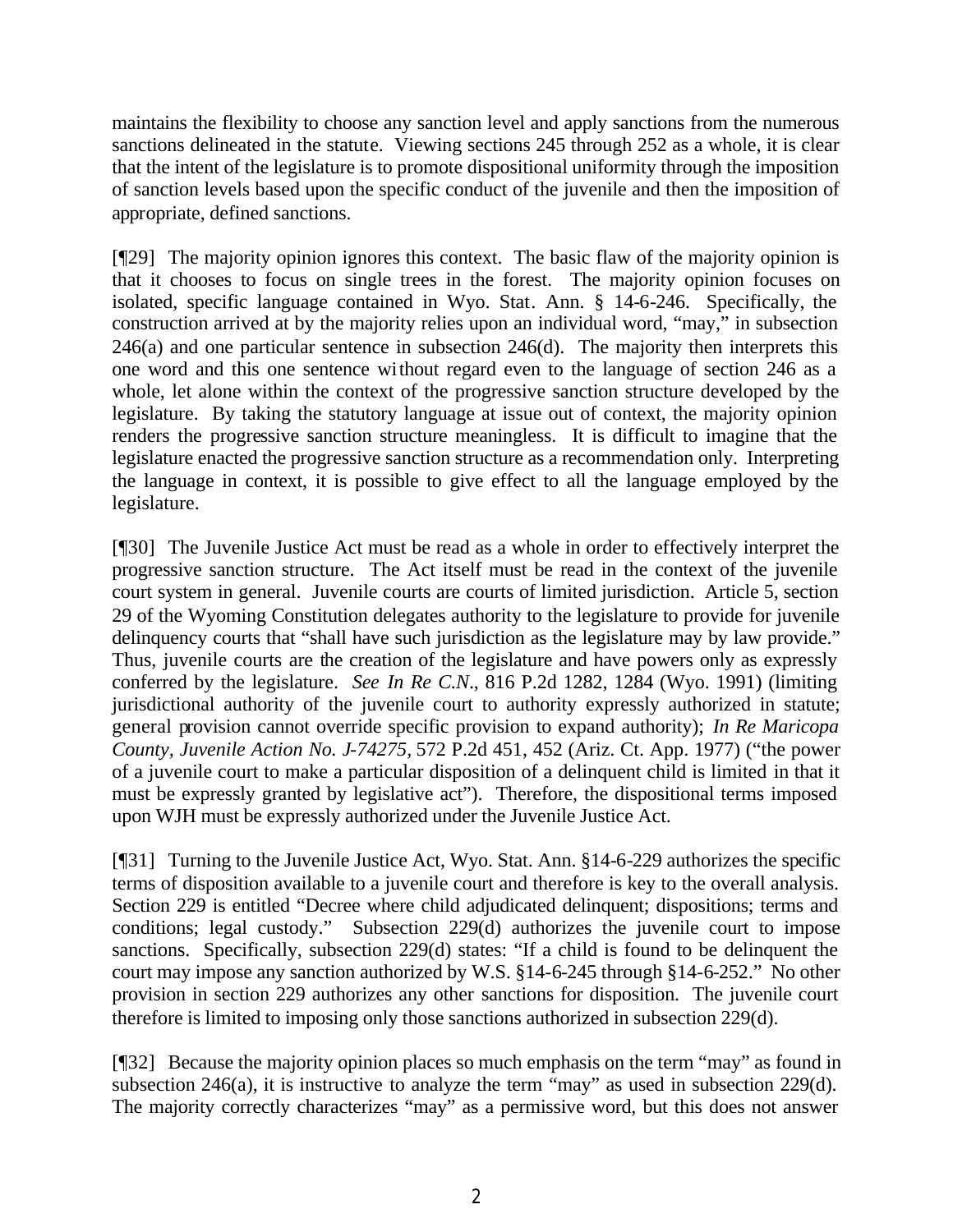the question of what authority is granted by a sentence that includes the term "may." Subsection 229(d) authorizes the juvenile court to impose the sanctions as found in sections 245 through 252. The term "may" does not modify the sanctions available for disposition, it modifies the verb "impose." By utilizing "may" before the verb "impose," the legislature made it clear that the juvenile court is not required to impose any sanction on a juvenile adjudicated delinquent. This allows the juvenile court to maintain flexibility to make individually tailored dispositions. The sanctions available for disposition, however, are not affected by the use of the term "may." The sanctions available for disposition are only those sanctions as found in sections 245 through 252. Any other interpretation would stretch the definition of the term "may" beyond its ordinary and obvious usage and meaning.

[¶33] If a juvenile court is to impose sanctions, then, pursuant to section 229, the juvenile court is only authorized to impose those sanctions as found in sections 245 through 252. Moving to sections 245 through 252, we find the statutory structure for progressive sanctions. Sections 245 and 246 provide the purposes and certain terms and conditions applicable to the sanctions. Sections 247 through 252 delineate specific sanctions. It is important to note that section 229 refers the juvenile court not just to those sections delineating sanctions, but rather to all the sections defining the progressive sanction structure.

[¶34] Looking more closely at the progressive sanction structure established by the legislature, the statutory scheme begins with section 245. Section 245 contains the legislative purposes for the progressive sanction guidelines.<sup>1</sup> The statutory language of sections 246 through 252 must be interpreted to affect these purposes. The purposes include not only allowing the juvenile court flexibility but also ensuring uniformity and consistency in disposition based upon a juvenile's conduct. Generally, it is noteworthy that the legislature does not state within the purposes that the progressive sanction structure is a recommendation only and need not be followed by the juvenile court.

[¶35] Section 246 is the section receiving the focus of the majority opinion. Section 246 is entitled "Sanction levels" and its content is true to its title. Section 246 defines how a juvenile court should choose a sanction level based upon a juvenile's conduct. Subsection 246(a) states in pertinent part that the juvenile court "may, in a disposition hearing, assign the child one (1) of the following sanction levels." The use of the term "may" in this subsection is identical to the use of the same term in subsection 229(d). The juvenile court is not required to assign a sanction level just as the juvenile court is not required to impose a sanction on juveniles adjudicated delinquent.

[¶36] The majority opinion of the Court correctly construes this "may" as making the assignment of a sanction level permissive. The majority opinion then jumps to the erroneous assumption that the alternative option for the juvenile court is to impose sanctions without determining a sanction level. This construction not only does not comport with the ordinary

l <sup>1</sup> The full language of Wyo. Stat. Ann. § 14-6-245 is quoted in  $\P$ 12 of the majority opinion.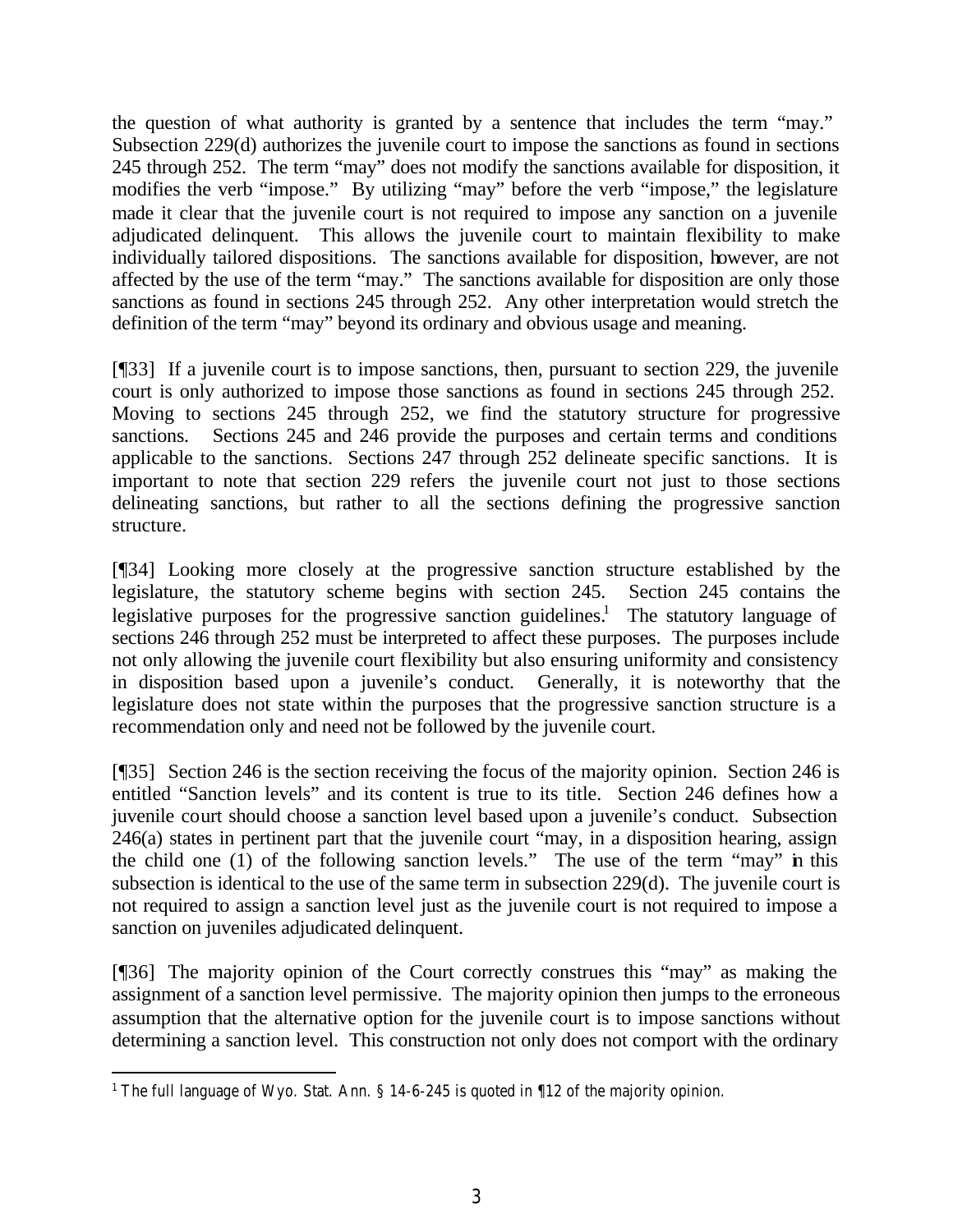and obvious usage and meaning of the term "may" as discussed above, but it also cannot stand when analyzed in light of the statutory language read as a whole.

[¶37] Many provisions within the Juvenile Justice Act become meaningless if no sanction level is imposed. Going back to the purposes of the progressive sanctions in § 14-6-245, the purposes include promoting uniform and consistent consequences for delinquent behavior throughout the state and to "[i]mprove juvenile justice planning and resource allocation by ensuring uniform and consistent reporting of disposition decisions at all levels." These purposes cannot be achieved if juvenile courts are free to ignore the sanction levels.

[¶38] Further, because, pursuant to section 229, available sanctions are limited to those expressly authorized in sections 245 through 252, the juvenile court would have no sanctions available if no sanction level is imposed. The specific sanctions expressly authorized are found in sections 247 through 252. Section 247 lists "Sanctions common to all levels." The section starts with "[f]or a child at any sanction level, the juvenile court may . . ." and then sets forth certain sanctions. By its express terms the sanctions only apply to a child "at any sanction level." Sections 248 through 252 define the sanctions directly applicable to each sanction level. All these delineated sanctions are inapplicable if no sanction level is imposed. The statutory scheme is thus crystal clear that, if the juvenile court is going to impose sanctions, it must first impose a sanction level. $2^2$ 

[¶39] Once a sanction level is imposed, the juvenile court can impose appropriate sanctions. The legislature delineated authorized sanctions in sections 247 through 252. The majority opinion of this Court holds that the juvenile court may impose any sanction whether or not expressly authorized by the legislature in sections 247 through 252 because of language found in Wyo. Stat. Ann. § 14-6-246(d).<sup>3</sup> Subsection 246(d) states: "If the juvenile court deviates from the guidelines under this section it shall state in writing its reasons for the deviation and enter the statement into the record. Nothing in Wyo. Stat. Ann. § 14-6-245 through §14-6-252 prohibits the imposition of appropriate sanctions that are different from those provided at any sanction level." In the majority opinion of the Court, the second sentence has been termed a "catchall" and interpreted as allowing the juvenile court to impose any imaginable sanction.

[¶40] Subsection 246(d) allows the juvenile court flexibility, but not the flexibility contended by the majority opinion. The majority opinion creates uncertainty regarding the

<sup>&</sup>lt;sup>2</sup> While I fully agree with the majority opinion that, pursuant to § 246(d), a deviation from the sanction level guidelines mandates a written explanation on the record from the juvenile court, I cannot agree that omitting the assignment of a sanction level is a deviation. Failure to assign a sanction level is a complete abrogation of the guidelines, not a deviation.

<sup>&</sup>lt;sup>3</sup> This holding is especially curious because even the State, in its brief, concedes that the juvenile court is limited to those sanctions expressly delineated in sections 247 through 252.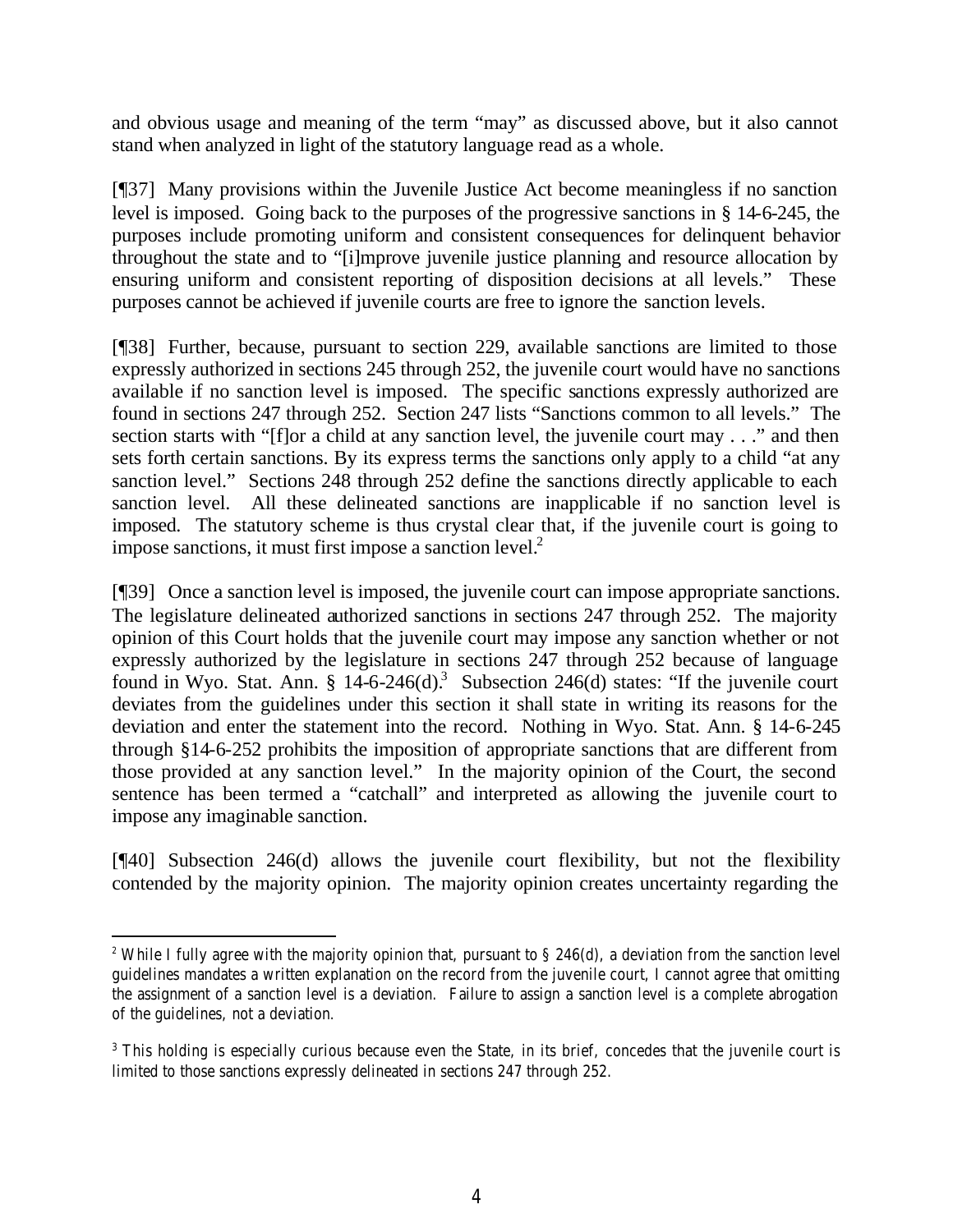use of the term "sanction."<sup>4</sup> The majority opinion reads extra language into the statute and interprets "appropriate sanction" to mean "any imaginable appropriate sanction." This Court may not read into a statute authority that the legislature did not expressly grant.

> The omission of words from a statute must be considered intentional on the part of the legislature. Words may not be supplied in a statute where the statute is intelligible without the addition of the alleged omission. Words may not be inserted in a statutory provision under the guise of interpretation. The Supreme Court will not read into laws what is not there. This court will not supply omissions in a statute and redress is with the legislature. We are alerted by all this to the result that it is just as important to recognize what a statute does not say as it is to recognize what it does say.

*In Re Voss*, 550 P.2d 481, 485 (Wyo. 1976) (citations omitted). Available sanctions are expressly defined by the legislature in sections 247 through 252. The term "sanction" in section 246(d) should be limited to reference only those sanctions expressly defined by the legislature.

[¶41] This interpretation becomes imperative when interpreting the language within its context. Section 246 defines sanction levels – specifically how to choose the appropriate sanction level. The location of this section within the statutory scheme is important. The supposed "catchall" provision does not exist in any section that defines available sanctions or other available terms of disposition. If the Wyoming legislature had intended to include a dispositional "catchall," one would expect to find it in section 229 where the specific terms of disposition are defined.<sup>5</sup> A narrower sanction "catchall" logically could be in § 14-6-247 "Sanctions common to all levels." Neither section contains any "catchall" language.

[¶42] The Wyoming legislature did not include express broad authority for the juvenile court to impose any imaginable sanction in the section authorizing available orders of disposition or in any of the sections authorizing specific sanctions available upon disposition of a juvenile adjudicated delinquent. Therefore we must infer reasonably that the Wyoming legislature did not intend the juvenile court to have such power. Certainly it is not the province of this Court to judicially create such broad authority where the legislature has not done so by express language.

l 4 The term "sanction" is not defined in the Juvenile Justice Act.

<sup>&</sup>lt;sup>5</sup> The Ohio statute referred to in the majority opinion authorizing the juvenile court to "[m]ake any further disposition that the court finds proper" is found in the Ohio section authorizing available terms of disposition, Ohio's equivalent to Wyoming's section 229. The context and the express language of the Ohio statute make it an obvious catchall. It is not analogous to the language in Wyo. Stat. Ann. § 14-6-246(d).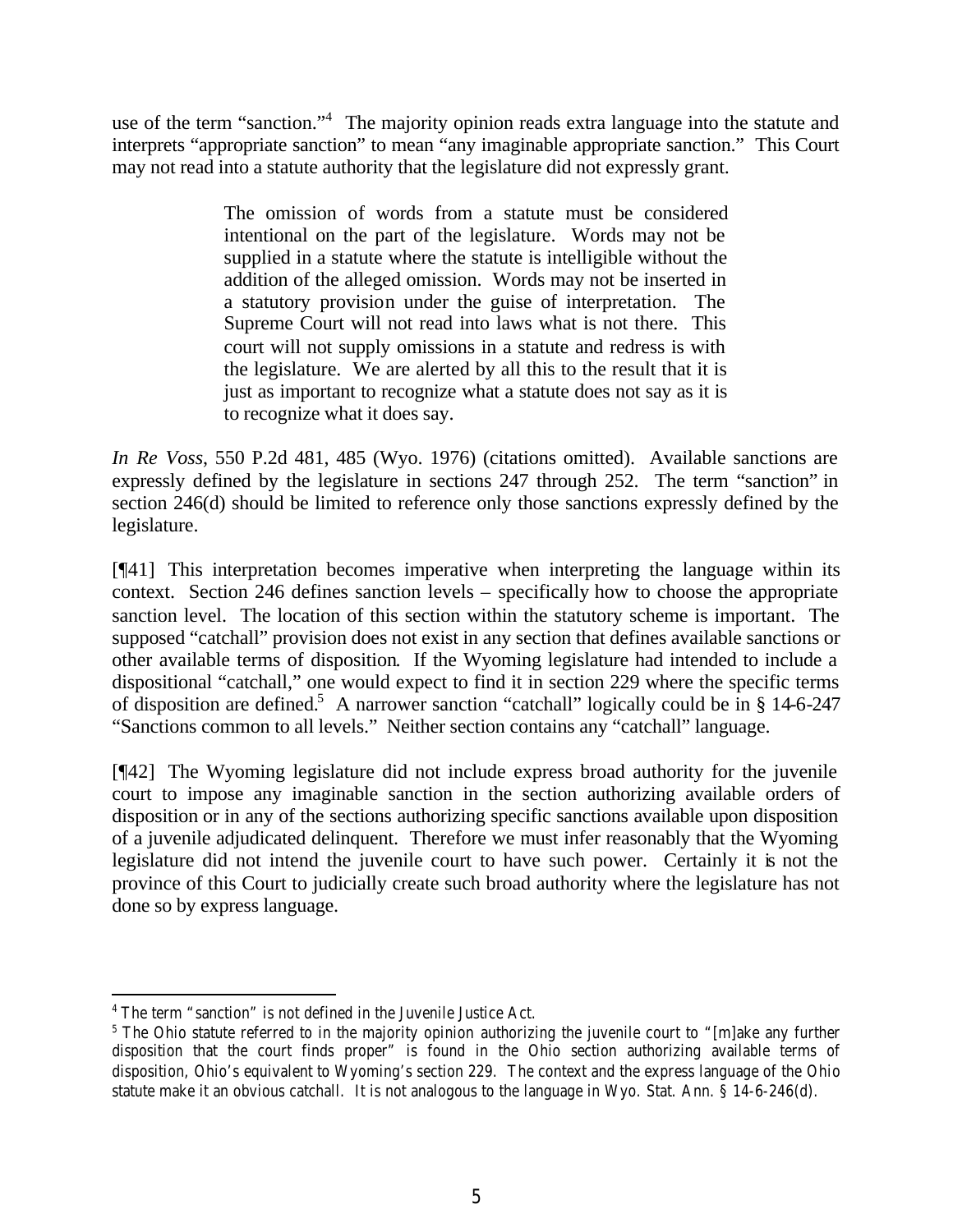[¶43] Subsection 246(d) allows the juvenile court the flexibility to impose any combination of the expressly delineated sanctions at any sanction level. It does not expand the authority of the juvenile court to impose any sanction other than those specifically delineated in sections 247 through 252.

[¶44] In sum, the Juvenile Justice Act requires that, if the juvenile court is going to impose sanctions, it must choose a sanction level. The "may" references in the statute logically only give the juvenile court the option to not impose sanctions. Once a sanction level is chosen, the sanction options available to the juvenile court include any combination of those sanctions expressly defined by the legislature in sections 247 through 252. This interpretation is supported both by the express language of the applicable statutory sections and the statutory scheme as a whole.

[¶45] The disposition imposed upon WJH does not comply with the mandates of the Juvenile Justice Act. WJH was not assigned a sanction level. Because no sanction level was imposed, no sanctions were available to the juvenile court to impose. Thus, in imposing sanctions, the juvenile court exceeded its authority. The Dispositional Order is thus void.

[¶46] Turning now to the Order Adjudicating Child Delinquent and Requiring Predispositional Study, WJH admitted to certain delinquent acts and an adjudication of WJH as a delinquent child is appropriate. The problem with the Order, however, is that the Order simply states that WJH "is found and adjudicated to be a delinquent child." Since sanction levels and sanctions are to be based upon the specific conduct of the juvenile that led to his adjudication, this broad language does not allow the juvenile court to properly impose any sanction.

[¶47] Should the juvenile court refer to its findings of fact, the findings are just as vague. The findings state "[t]he child . . . admitted the allegations contained in the Petition filed herein." Certainly, as pointed out in the facts set forth in the majority opinion, WJH did not admit to all the allegations contained in the Petition. There is no indication in the Order as to exactly what WJH admitted nor what delinquent acts the juvenile court found WJH to have committed based upon his admissions. The Order is thus facially insufficient and should be reversed on that ground.<sup>6</sup>

[¶48] While I could end the discussion here, the Dispositional Order presents another troubling issue. Although this issue is not briefed or argued, this Court has authority on its own to raise and decide issues involving fundamental rights. As this Court explained on another occasion:

> We are not a bit concerned that the matter . . . was not raised in the lower court or argued by either of the parties. This

<sup>&</sup>lt;sup>6</sup> I also agree with the majority opinion that the Order contains other language that is at best misleading and must be corrected.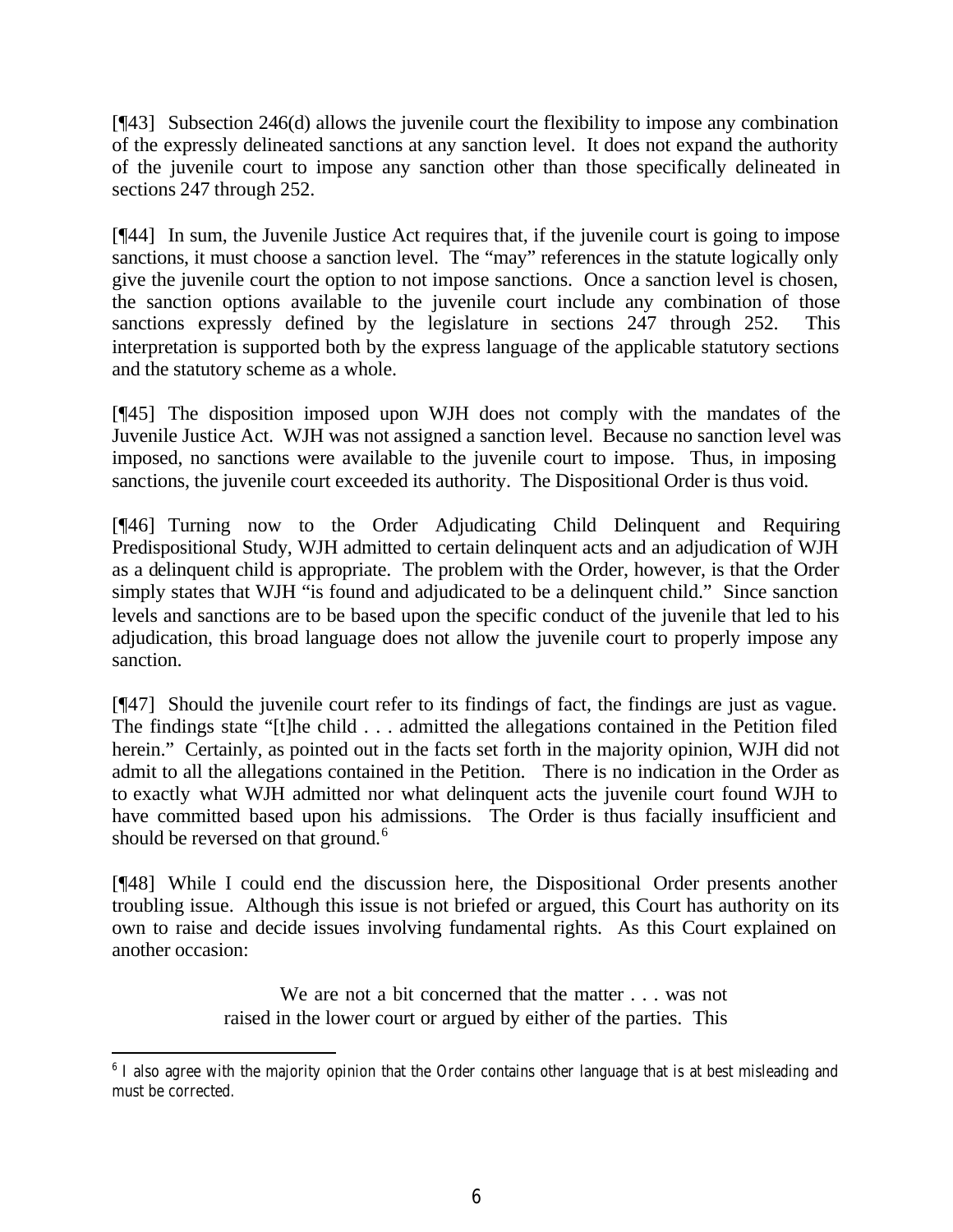court has general superintending control over all the courts of the state and the Wyoming judicial system in general. It is our duty to protect its integrity and prohibit dealing lightly with its proceedings. We are at liberty to decide a case upon any point which in our opinion the ends of justice require, particularly on a point so fundamental that we must take cognizance of it.

*Allen v. Allen*, 550 P.2d 1137, 1142 (Wyo. 1976) (footnotes omitted); *see also In re HC*, 983 P.2d 1205, 1209, (Wyo. 1999) ("[n]either party addresses this issue; however, this Court may review issues directly involving an appellant's fundamental rights"); *Chicago & N.W. Ry. Co. v. City of Riverton*, 70 Wyo. 84, 127, 247 P.2d 660, 663 (Wyo. 1952) ("were we to limit our decisions strictly and literally to the arguments advanced by counsel in a case, the law in this jurisdiction would be in a sorry state" (Blume, C. J.)).

[¶49] The issue of concern is the appointment and use of the multidisciplinary team (MDT). The Dispositional Order, for the first time, appoints a MDT.<sup>7</sup> The language of the Order gives the MDT the mandate of preparing "recommendations for the Court's consideration in making an informed disposition of this case." Obviously such mandate is moot when given in the Dispositional Order. The language regarding the juvenile court making an informed disposition, however, is very appropriate. The entire statutory scheme is premised upon the juvenile court making an informed disposition, which the juvenile court cannot accomplish if it fails to appoint the MDT until after disposition.

[¶50] Under the Juvenile Justice Act, the juvenile court is required to appoint a MDT pursuant to Wyo. Stat. Ann. §14-6-227 entitled "Predisposition studies and reports." Wyo. Stat. Ann. § 14-6-227(b) states "[a]fter a petition is filed alleging a child is delinquent, the court shall appoint a multidisciplinary team." This requirement is mandatory on the juvenile court. In this case, the question concerns the timing of the appointment. Although the section does not expressly specify a time, it is clear under the statute that the multidisciplinary team must be appointed before disposition.

[¶51] Returning to our original premise of statutory interpretation, a statute must be construed in context. Reading § 14-6-227 in context, there is no uncertainty regarding when the juvenile court must appoint the MDT. The topic of section 227, as suggested by its heading, is predisposition reports. Subsection (a) requires the juvenile court to order the Department of Family Services (DFS) to prepare a predisposition study and report. Subsection (b) requires the juvenile court to appoint a MDT. Subsection (e) provides a mandate for the MDT – the MDT "shall review the child's personal and family history, school, mental health and department of family services records and any other pertinent information, for the purpose of making sanction recommendations." The only logical

l <sup>7</sup> Pursuant to the language of the order, the MDT was appointed pursuant to Wyo. Stat. Ann. § 14-6-427 which is part of the Children in Need of Supervision Act, not the Juvenile Justice Act.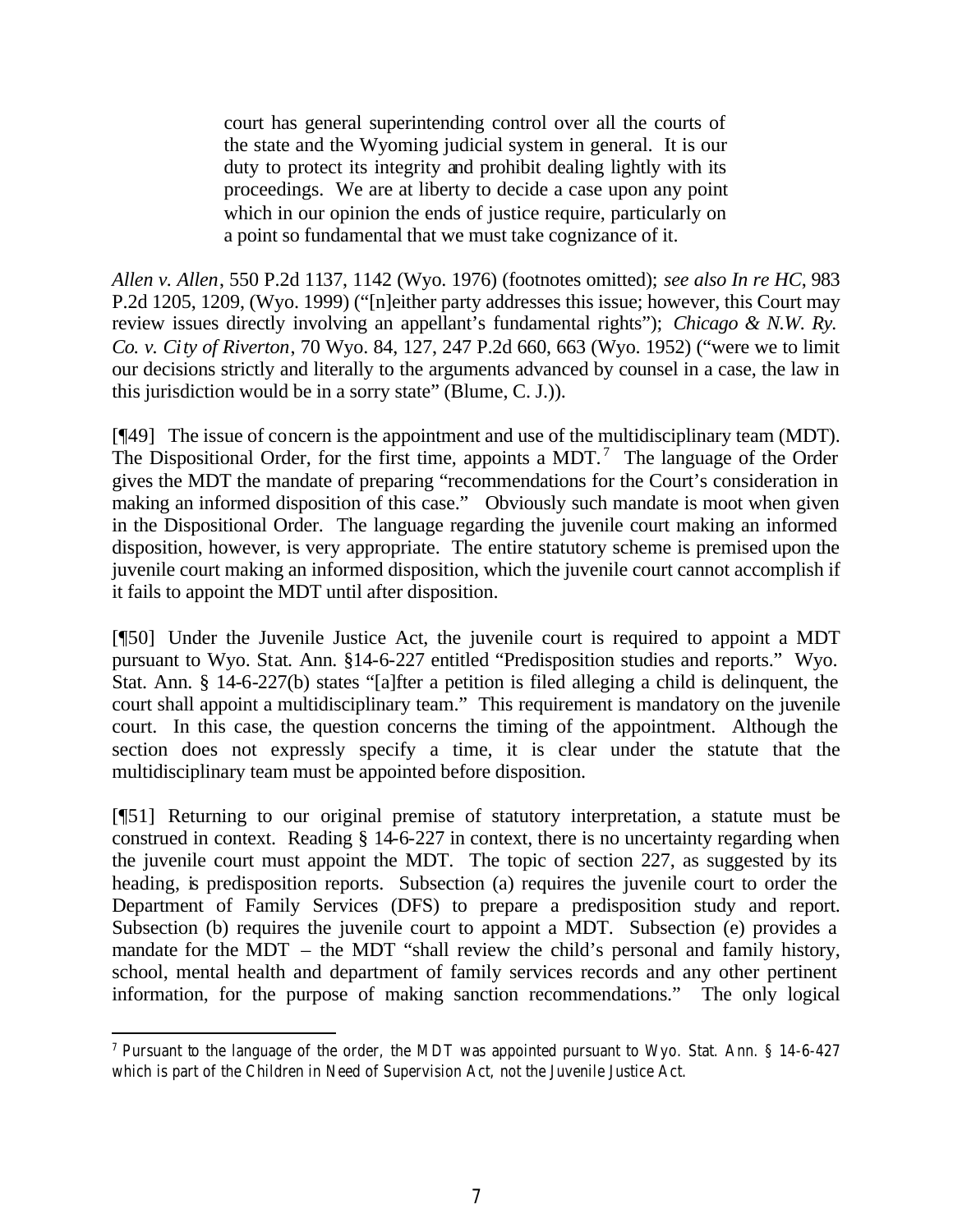interpretation of the statutory language, read as a whole, is that the MDT must be appointed in time for the MDT to prepare sanction recommendations for the juvenile court to use in determining a disposition.<sup>8</sup>

[¶52] This interpretation is supported by Wyo. Stat. Ann. § 14-6-229(a) (Lexis 1999), which states in pertinent part:

> In determining the disposition to be made under this act in regard to any child:

(i) The court shall place on the record the predisposition report and the recommendations, if any, of the multidisciplinary team;

(ii) If the court does not place the child in accordance with the recommendations of the predisposition report or multidisciplinary team, the court shall enter on the record specific findings of fact relied upon to support its decision to deviate from the recommended disposition.

It might be argued that the "if any" language regarding recommendations from the MDT in Wyo. Stat. Ann. § 14-6-229(a)(i) negates the requirement for the juvenile court to appoint a MDT. This construction contradicts the language of Wyo. Stat. Ann. §14-6-227 requiring the appointment of the MDT and establishing the statutory duty of the MDT to gather information "for the purpose of making sanction recommendations."

[¶53] The more statutorily consistent interpretation is that the MDT is not required to propose any sanction recommendations, solely at the MDT's discretion. The juvenile court is required, however, to appoint the MDT and place whatever recommendations the MDT may formulate on the record prior to disposition. Appointing the MDT after disposition has occurred, or as part of the disposition, does not comply with the mandates of the statute.

[¶54] Practically, the appointment of the MDT after disposition creates serious jurisdictional and due process issues. In this case, the juvenile court, as part of its order of disposition, appointed a MDT. The juvenile court then ordered the juvenile and his parents to cooperate with and comply with the members of the MDT. Because the MDT is not given an appropriate express mandate in the dispositional order, I am left to guess at the authority of the MDT. Presumably the MDT is to develop actions for the juvenile and his parents to follow. Should WJH or his parents not abide by the dictates of the MDT, the parents could

<sup>&</sup>lt;sup>8</sup> In fact, in order to avoid any potential delays that might be occasioned by the work of both the DFS and a MDT in gathering information and formulating predispositional recommendations, best practices would indicate that both the DFS and a MDT should be judicially appointed and authorized to proceed with their work when a petition alleging a juvenile delinquent is filed, or at least as soon thereafter as is practical.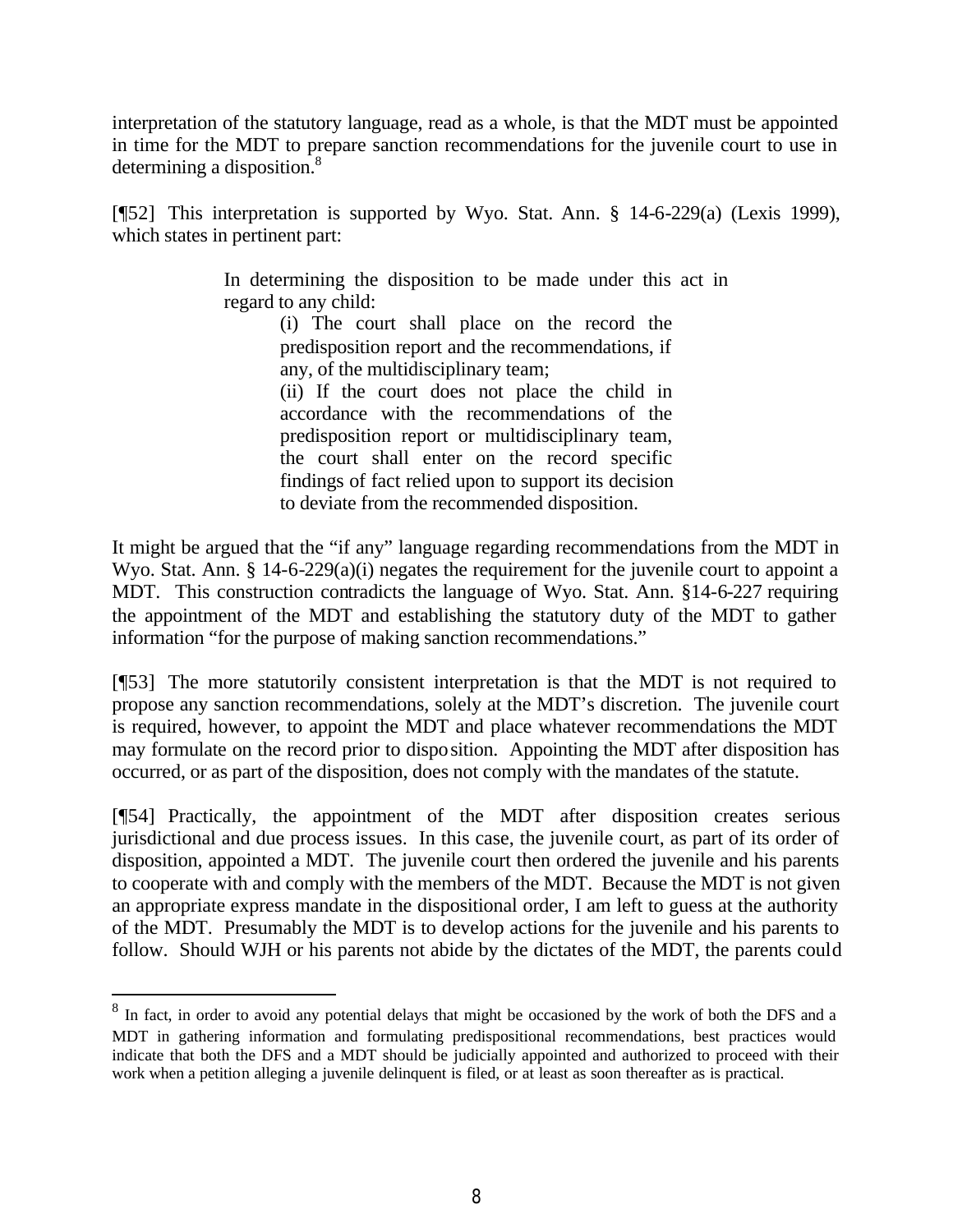be held in contempt of court and WJH could have his probation revoked and receive a harsher disposition for violating the terms of his probation.

[¶55] The juvenile court exceeded its jurisdiction in granting such authority to the MDT. It is the responsibility of the juvenile court to order the terms of disposition. The authority of the MDT is defined clearly by statute. Nowhere in Wyo. Stat. Ann. § 14-6-227 does it state or even imply that the MDT may formulate recommendations that will become immediately effective upon the juvenile and his parents. The MDT recommendations are to be submitted to the juvenile court. The juvenile court determines the ultimate terms of disposition. The juvenile court cannot abdicate this responsibility to the MDT post-disposition.

[¶56] The entire dispositional phase of the underlying juvenile case is troubling. While juvenile courts certainly have flexibility, they still must exercise such flexibility within the confines of their statutorily defined jurisdiction. While juvenile courts have a great deal of flexibility in order to fulfill their objectives of serving as *parens patriae*, "the admonition to function in a 'parental' relationship is not an invitation to procedural arbitrariness." *Kent v. United States*, 383 U.S. 541, 554, 86 S. Ct. 1045, 1054, 16 L. Ed. 2d 84 (1966).

[¶57] The Juvenile Justice Act provides a dispositional process that promotes collaboration among multiple professionals to help determine the individual needs and requirements of juveniles coming before the juvenile court. Disposition is supposed to be based upon the predisposition report of the DFS and recommendations from the MDT plus any additional information submitted at the dispositional hearing. The juvenile court thus is aided in determining an appropriate disposition by information from a variety of professionals, including counselors and educators, as well as from people who know the child such as relatives and friends.

[¶58] The requirement that the juvenile court put in the record any reasons for deviating from the recommendations of the MDT and the DFS predisposition report confirms that the legislature truly wants dispositional decisions to be made on the basis of a team effort. This case does not reveal such a professional collaboration during the dispositional phase of the proceedings. This is especially troubling given the juvenile court's failure to impose a sanction level or clearly state the reasons for the terms of disposition.

[¶59] In reading the Juvenile Justice Act, it is clear that the purposes of many provisions of the Act are to ensure a uniform dispositional process and a disposition for juveniles that at least follows certain guidelines. Neither has been achieved in this case. The will of the legislature, a coordinate branch of government, should not be so obviously ignored.

[¶60] I would hold that both the letter and the spirit of the Juvenile Justice Act have been violated in this case in regard to both the specific disposition and the process used in achieving the disposition. The juvenile court did not look to the progressive sanction structure of the Juvenile Justice Act in reaching its disposition. Sanctions were imposed without first imposing a sanction level. The disposition was not reached as the result of a team effort of professionals investigating WJH's specific circumstances. The resulting